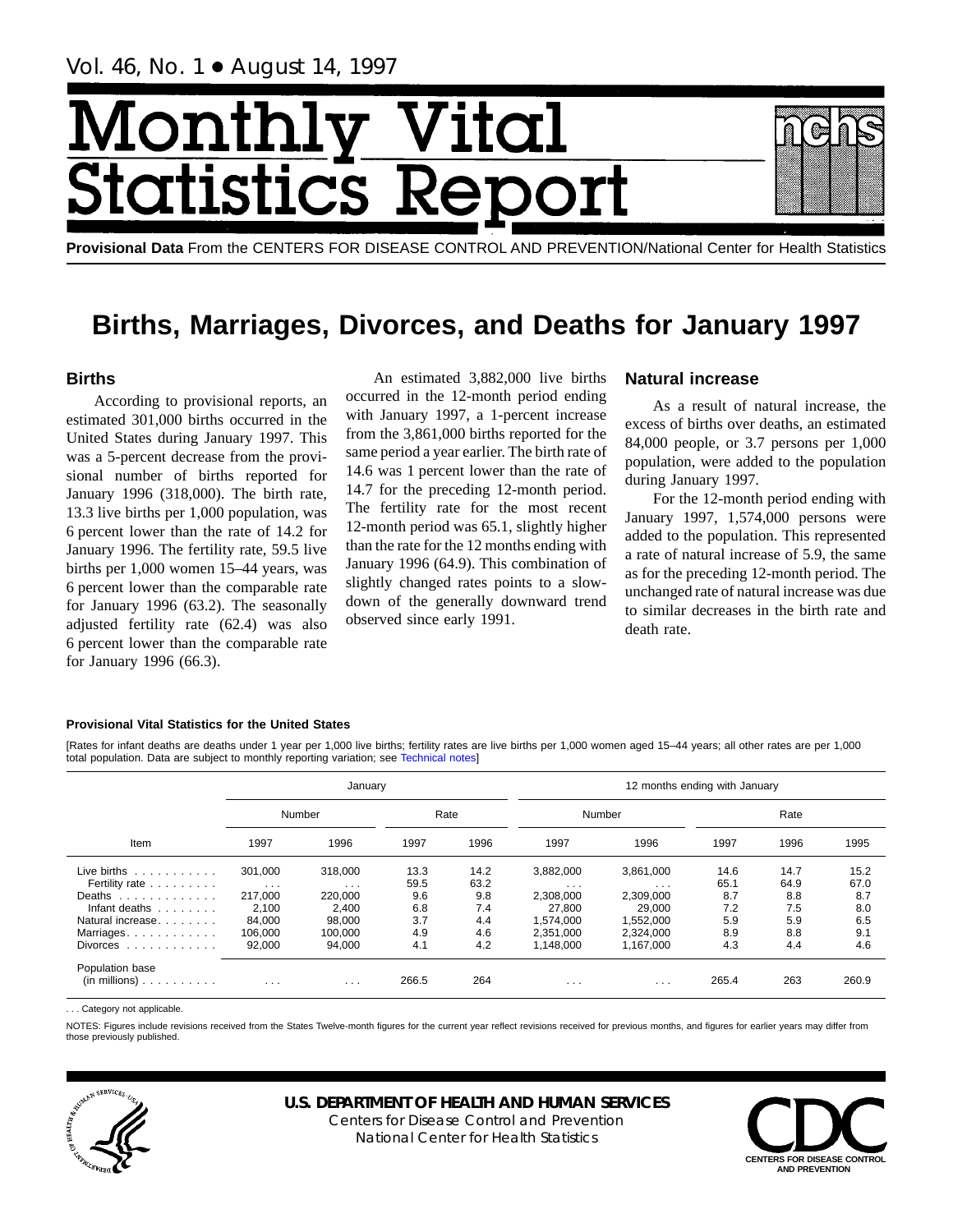## **Marriages**

The provisional number of marriages for January 1997 was 106,000, 6 percent more than for January a year earlier (100,000). The marriage rate for January was 4.9 per 1,000 population, a 7-percent increase over the comparable rate in 1996 (4.6). January typically has the lowest marriage rate of any month.

Marriages performed during the 12-month period ending with January 1997 numbered 2,351,000, a 1-percent increase compared with the same period a year earlier (2,324,000). The marriage rate for the current 12-month period (8.9) was 1 percent more than the rate for the period ending with January 1996 (8.8).

## **Divorces**

The estimated number of divorces granted in January 1997 (92,000) was 2 percent fewer than the number granted for January 1996 (94,000). The divorce rate per 1,000 population for January was 4.1, a 2-percent drop from the comparable rate in 1996 (4.2).

The cumulative number of divorces for the 12-month period ending with January 1997 (1,148,000) was 2 percent lower than the number for the same period ending with January 1996 (1,167,000). The divorce rate for the current 12-month period (4.3) was also 2 percent lower than the rate for the comparable period a year earlier (4.4).

## **Deaths**

For January 1997 there were an estimated 217,000 deaths in the United States. The death rate was 9.6 deaths per 1,000 population, 2 percent lower than the rate for January a year earlier (9.8). Among the 217,000 deaths for January 1997 were 2,100 deaths at ages under 1 year.

According to provisional statistics, the death rate for the 12 months ending with January 1997 was 8.7 deaths per 1,000 population, 1 percent lower than the rate of 8.8 for the comparable 12-month period a year earlier. The infant mortality rate for this 12-month period was 7.2 per 1,000 live births, 4 percent lower than the rate of 7.5 for the 12 months ending with January 1996.



**Provisional birth rates per 1,000 population by month: United States, 1995–97**



**Provisional seasonally adjusted fertility rates per 1,000 women aged 15–44 years: United States, 1993–97**



**Provisional marriage rates per 1,000 population by month: United States, 1995–97**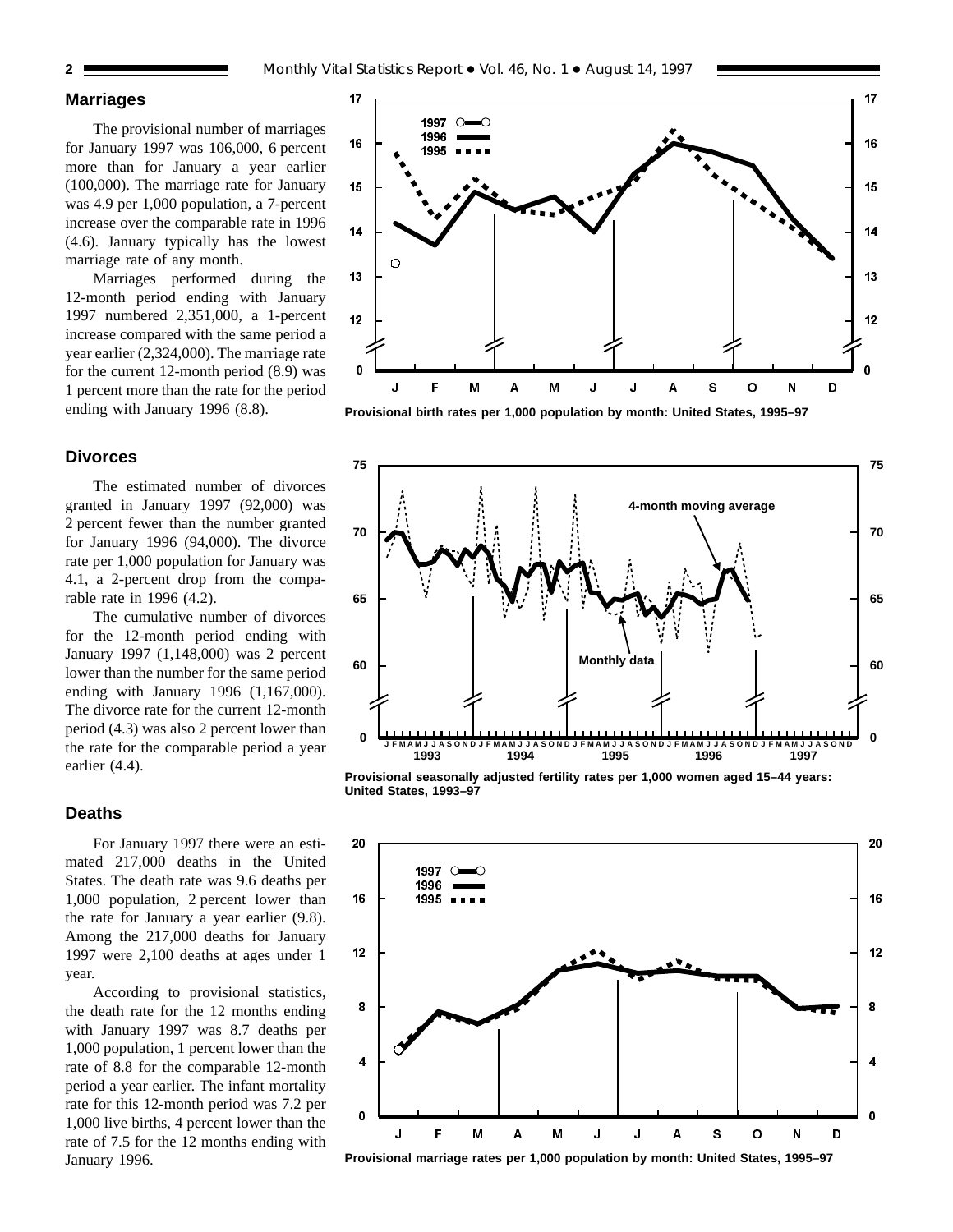## **Mortality for 1996**

Provisional mortality data based on the Current Mortality Sample (a 10-percent sample of the death certificates) are now available for the entire year. The provisional death rate per 100,000 population for 1996 was 871.5, slightly lower than the rate of 878.6 for 1995. The provisional age-adjusted death rate for 1996 was 492.5 per 100,000 U.S. standard population, 2 percent lower than the rate of 503.0 for 1995. Age-adjusted death rates control for changes and variations in the age composition of the population; therefore, they are better indicators than crude rates for showing changes in mortality risk over time and for showing differences between race-sex groups within the population. Among the race-sex groups, the estimated ageadjusted death rate decreased for white males, black males, and black females. By age the death rate for the total population decreased for the following age groups: 1–4 years, 25–34 years, 35–44 years, 45–54 years, and 75–84 years of age.

Among the major causes of death, the estimated death rate was lower in 1996 than in 1995 for Human immunodeficiency virus infection and for Homicide and legal intervention. The decrease for Homicide and legal intervention was largely due to the decline in the rate for homicide by firearms. The death rate was higher for Alzheimer's disease. The increase for Alzheimer's disease may reflect changes in diagnostic practices rather than real increases in mortality from this cause.

The infant mortality rate for 1996 was 722.5 per 100,000 live births, 4 percent lower than the rate of 755.6 for 1995. For 1996 the estimated infant mortality rate for infants under 28 days of age was 475.2 compared with a rate of 481.4 for 1995. The change in the mortality rate for infants aged under 28 days was not statistically significant. The infant mortality rate for infants aged 28 days–11 months was 247.2, 9 percent lower than the rate for 1995 (272.8). Among causes of infant death, changes in the infant mortality rate between 1995 and 1996 were not statistically significant.











**Provisional birth rates per 1,000 population for successive 12-month periods ending with month indicated: United States, 1993–97**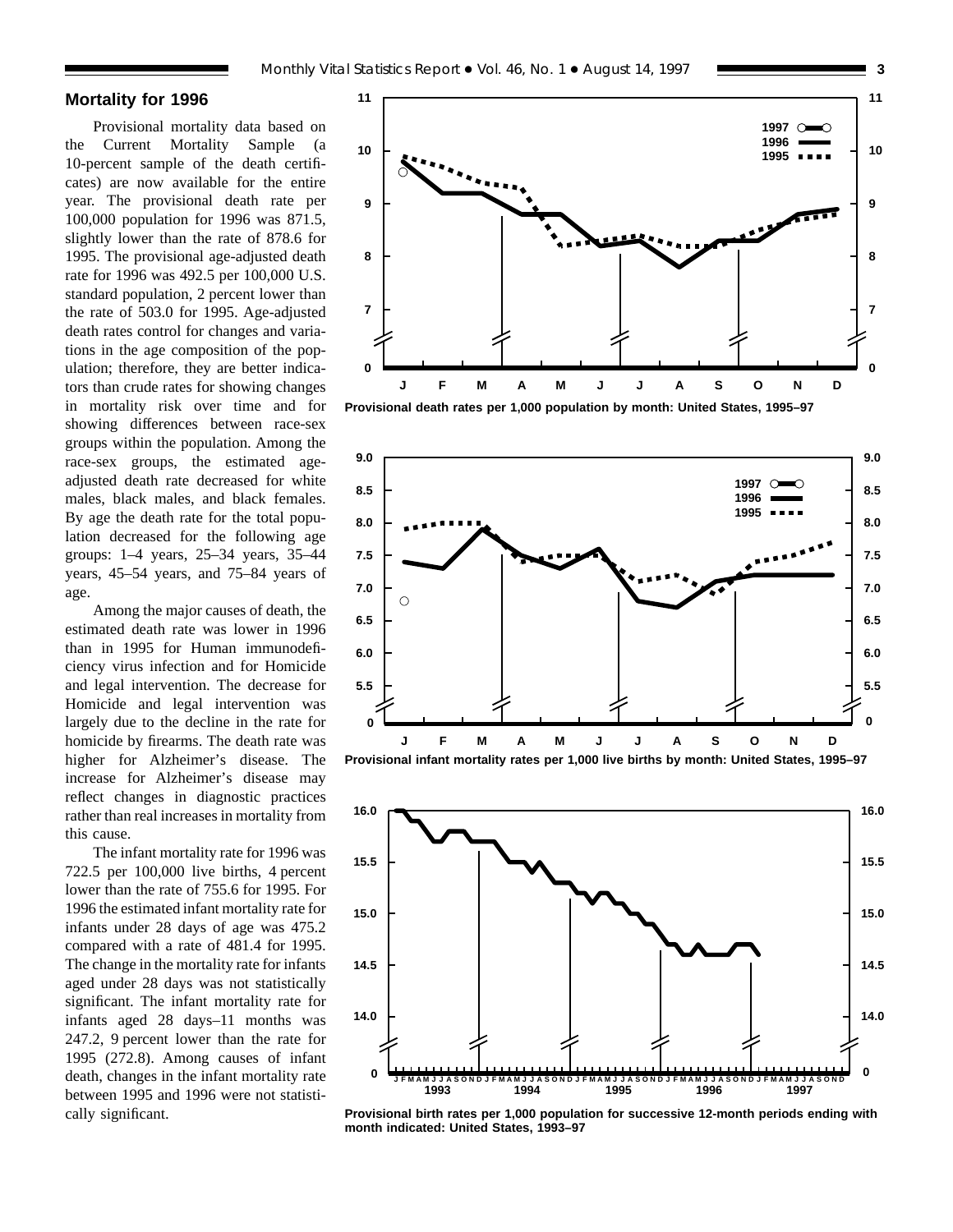

**Provisional marriage rates per 1,000 population for successive 12-month periods ending with month indicated: United States, 1993–97**



**Provisional divorce rates per 1,000 population for successive 12-month periods ending with month indicated: United States, 1993–97**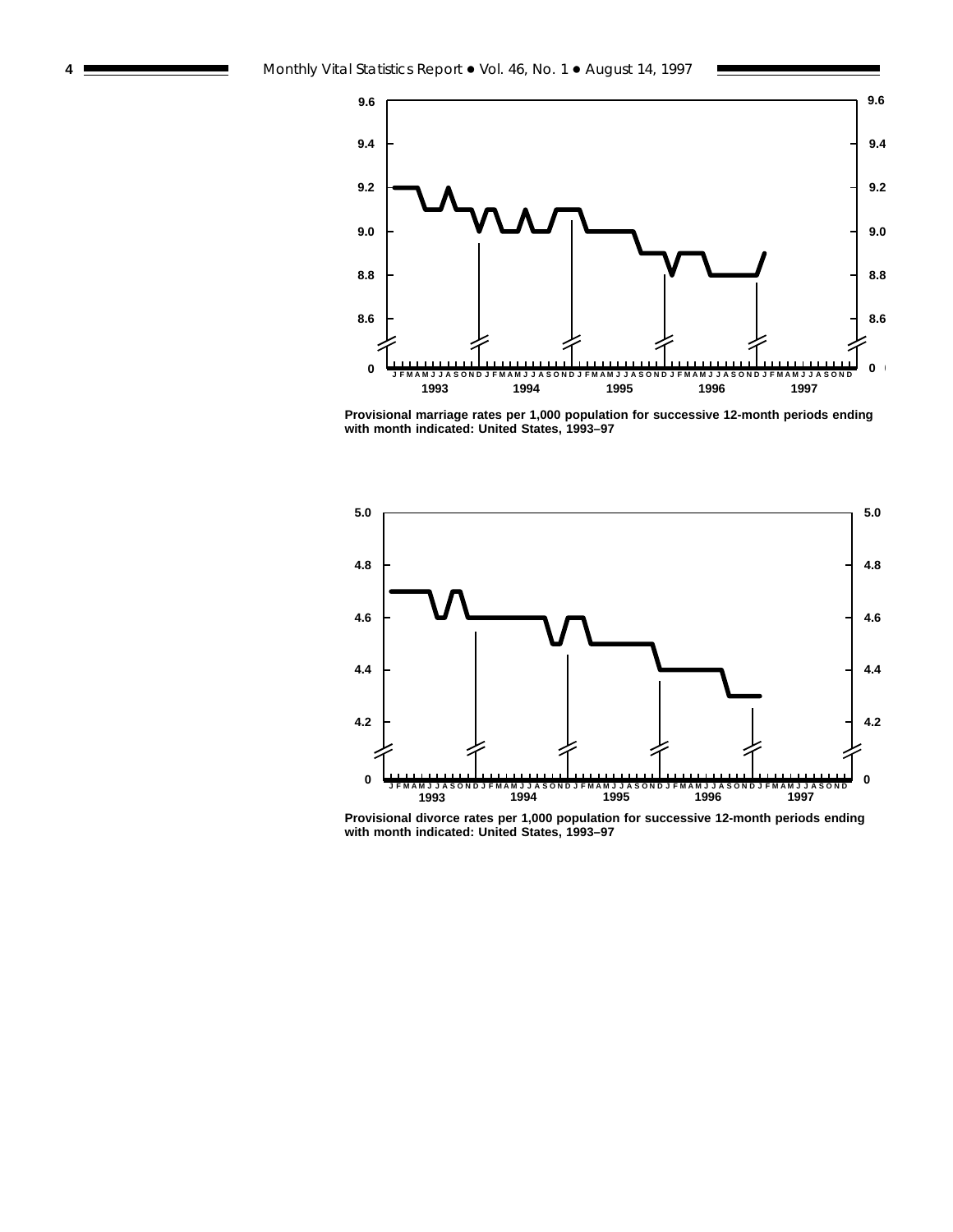



**Provisional death rates per 1,000 population for successive 12-month periods ending with month indicated: United States, 1993–97**



**Provisional infant mortality rates per 1,000 live births for successive 12-month periods ending with month indicated: United States, 1993–97**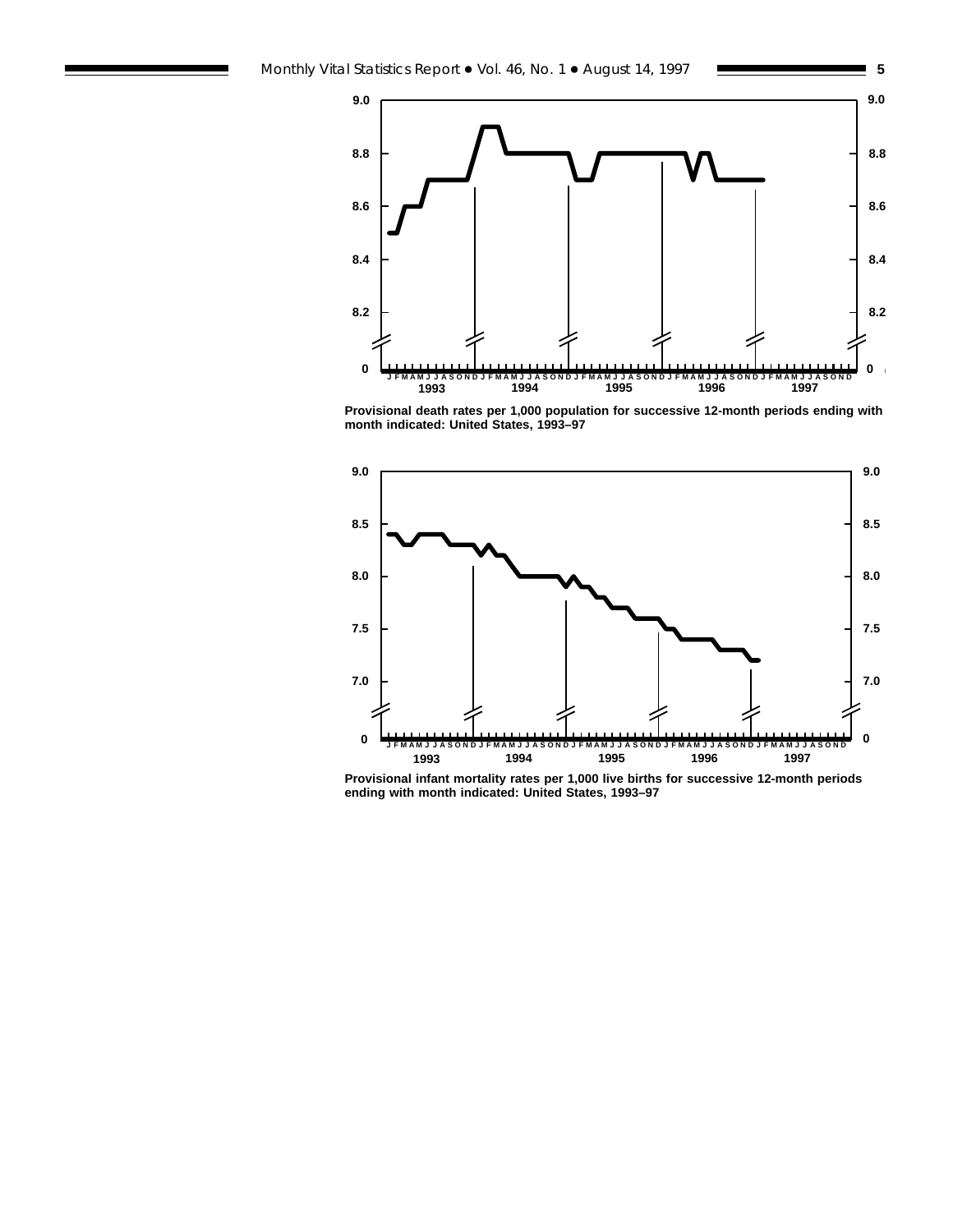## **Table 1. Provisional number of live births, marriages, divorces, deaths, and infant deaths and rates, by month: United States, January 1996–January 1997**

[Data are provisional and are subject to monthly reporting variation; see [Technical notes\]](#page-16-0)

|                                                                   |         | Live births         |            |                                     |         | Marriages                       |         | <b>Divorces</b>                 |         | Deaths                          |        | Infant deaths                    |
|-------------------------------------------------------------------|---------|---------------------|------------|-------------------------------------|---------|---------------------------------|---------|---------------------------------|---------|---------------------------------|--------|----------------------------------|
| Rate per 1,000 women<br>aged 15-44 years<br>Rate per              |         |                     |            |                                     |         |                                 |         |                                 |         |                                 |        |                                  |
| Period                                                            | Number  | 1,000<br>population | Unadjusted | Seasonally<br>adjusted <sup>1</sup> | Number  | Rate per<br>1,000<br>population | Number  | Rate per<br>1,000<br>population | Number  | Rate per<br>1,000<br>population | Number | Rate per<br>1,000<br>live births |
| 1996:                                                             |         |                     |            |                                     |         |                                 |         |                                 |         |                                 |        |                                  |
| January $\ldots \ldots \ldots$                                    | 318,000 | 14.2                | 63.2       | 66.3                                | 100.000 | 4.6                             | 94,000  | 4.2                             | 220,000 | 9.8                             | 2,400  | 7.4                              |
| February                                                          | 286,000 | 13.7                | 60.7       | 62.0                                | 155,000 | 7.7                             | 85,000  | 4.1                             | 193,000 | 9.2                             | 2,200  | 7.3                              |
| March                                                             | 334.000 | 14.9                | 66.3       | 67.3                                | 147,000 | 6.8                             | 93,000  | 4.2                             | 206.000 | 9.2                             | 2,600  | 7.9                              |
| April                                                             | 314.000 | 14.5                | 64.3       | 65.9                                | 172,000 | 8.2                             | 95,000  | 4.4                             | 192,000 | 8.8                             | 2,300  | 7.5                              |
| May<br>$\sim$ 100 km s $\sim$ 100 km s $\sim$ 100 km s $^{-1}$    | 332,000 | 14.8                | 65.7       | 66.2                                | 241,000 | 10.7                            | 103,000 | 4.6                             | 198,000 | 8.8                             | 2,400  | 7.3                              |
| June                                                              | 304,000 | 14.0                | 62.2       | 61.0                                | 242,000 | 11.2                            | 103,000 | 4.8                             | 179,000 | 8.2                             | 2,300  | 7.6                              |
| July                                                              | 343,000 | 15.3                | 67.9       | 65.2                                | 235,000 | 10.5                            | 96,000  | 4.3                             | 187.000 | 8.3                             | 2,300  | 6.8                              |
| August $\ldots$ ,                                                 | 360.000 | 16.0                | 71.3       | 67.3                                | 239,000 | 10.7                            | 101,000 | 4.5                             | 176.000 | 7.8                             | 2,200  | 6.7                              |
| September                                                         | 345.000 | 15.8                | 70.6       | 66.5                                | 225,000 | 10.3                            | 92,000  | 4.2                             | 182,000 | 8.3                             | 2,400  | 7.1                              |
| October $\ldots$                                                  | 348,000 | 15.5                | 68.9       | 69.2                                | 231.000 | 10.3                            | 99,000  | 4.4                             | 188.000 | 8.3                             | 2,500  | 7.2                              |
| November<br>and a state of                                        | 313,000 | 14.3                | 63.9       | 66.0                                | 171,000 | 7.9                             | 94,000  | 4.3                             | 191,000 | 8.8                             | 2,300  | 7.2                              |
| December<br>$\mathbb{Z}^2$ . The set of the set of $\mathbb{Z}^2$ | 302,000 | 13.4                | 59.8       | 62.1                                | 184,000 | 8.1                             | 94,000  | 4.2                             | 200,000 | 8.9                             | 2,300  | 7.2                              |
| 1997:                                                             |         |                     |            |                                     |         |                                 |         |                                 |         |                                 |        |                                  |
| January $\ldots \ldots \ldots$                                    | 301,000 | 13.3                | 59.5       | 62.4                                | 106,000 | 4.9                             | 92,000  | 4.1                             | 217,000 | 9.6                             | 2,100  | 6.8                              |

<sup>1</sup>The method of seasonal adjustment, developed by the U.S. Bureau of the Census, is described in The X-11 Variant of the Census Method II Seasonal Adjustment Program, Technical Paper No. 15 (1967 revision).

NOTE: Figures include all revisions received from the States and, therefore, may differ from those previously published.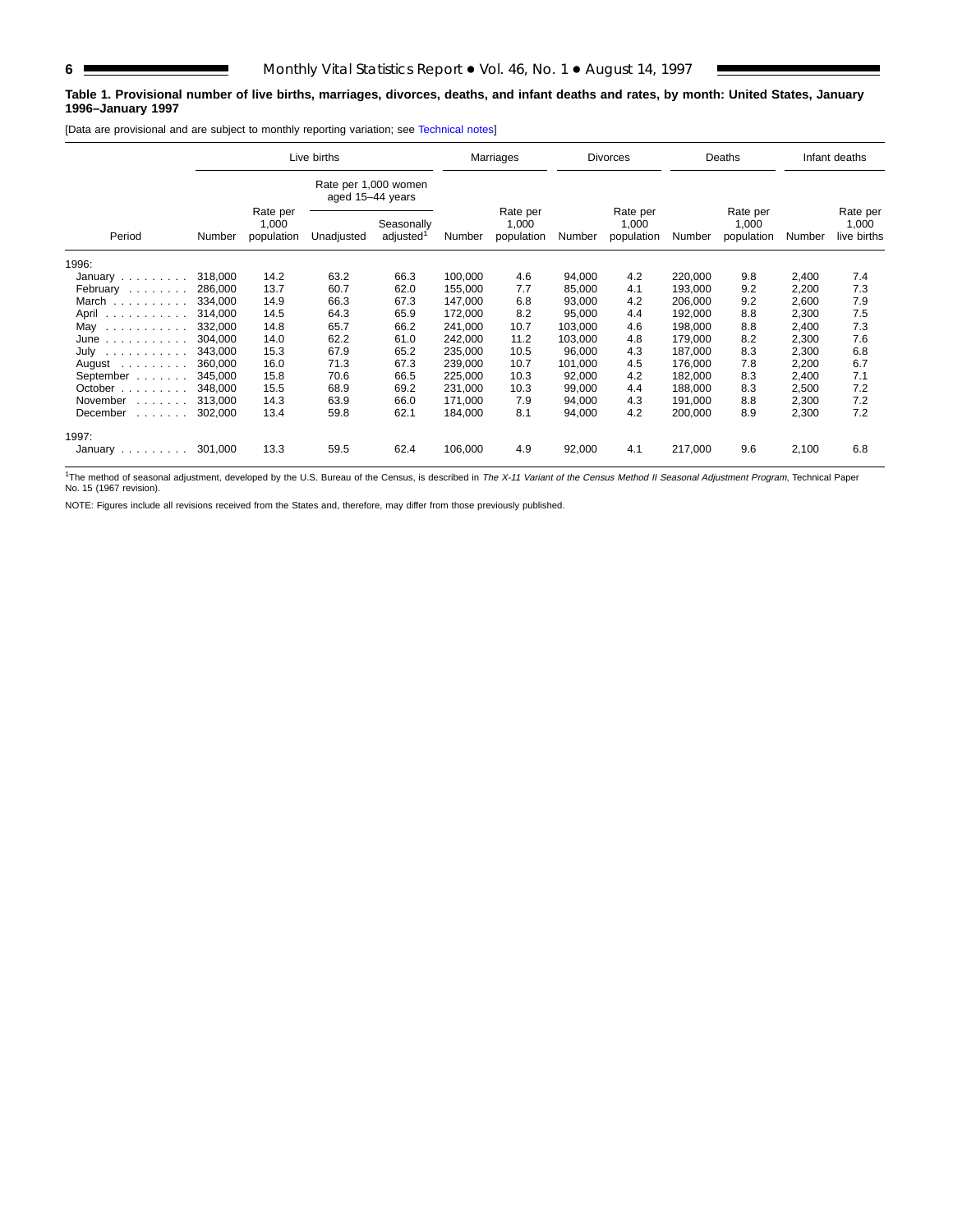## <span id="page-6-0"></span>**Table 2. Provisional number of live births and deaths: Each division and State, January 1995–97**

[Data are estimates by State of residence; see [Technical notes\]](#page-16-0)

|                                                                |        | Live births |        |        |         |        |
|----------------------------------------------------------------|--------|-------------|--------|--------|---------|--------|
|                                                                |        | January     |        |        | January |        |
| Area                                                           | 1997   | 1996        | 1995   | 1997   | 1996    | 1995   |
| New England $\ldots \ldots \ldots \ldots \ldots \ldots \ldots$ | 18,746 | 12,096      | 16,236 | 10,386 | 10,835  | 10,459 |
|                                                                | 1,120  | 906         | 863    | 915    | 1,031   | 863    |
|                                                                | 1,400  | 1,064       | 923    | 1,043  | 712     | 830    |
| $Vermont.$                                                     | 529    | 475         | 535    | 531    | 405     | 491    |
|                                                                | 12,073 | 5,912       | 9.057  | 4.440  | 5,404   | 4,893  |
|                                                                | 834    | 801         | 679    | 988    | 830     | 861    |
|                                                                | 2,790  | 2,938       | 4,179  | 2,469  | 2,453   | 2,521  |
|                                                                | 36,865 | 46,369      | 44,219 | 36,852 | 37,300  | 37,766 |
|                                                                | 18,697 | 28,476      | 21,767 | 18,562 | 17,573  | 18,394 |
|                                                                | 6,378  | 4,159       | 8,491  | 5,708  | 6,851   | 6,846  |
|                                                                | 11,790 | 13,734      | 13,961 | 12,582 | 12,876  | 12,526 |
|                                                                | 44,766 | 49,097      | 50,004 | 37,714 | 37,464  | 35,155 |
|                                                                | 10,156 | 11,990      | 13,037 | 10,673 | 10,038  | 9,512  |
|                                                                | 4,288  | 6,205       | 5,856  | 3,881  | 4,621   | 3,946  |
|                                                                | 13,115 | 15,173      | 15,004 | 9,526  | 9,898   | 9,887  |
|                                                                | 11,392 | 10,699      | 10,720 | 8,767  | 8,280   | 7,666  |
|                                                                | 5,815  | 5,030       | 5,387  | 4,867  | 4,627   | 4,144  |
|                                                                |        |             |        |        |         |        |
|                                                                | 21,586 | 21,119      | 24,078 | 17,866 | 15,134  | 16,995 |
|                                                                | 5,344  | 5,110       | 5,020  | 3,981  | 3,762   | 3,606  |
| $lowa$                                                         | 3,215  | 1,599       | 2,699  | 2,640  | 1,790   | 2,884  |
| Missouri                                                       | 6,906  | 7,207       | 7,693  | 5,244  | 4,846   | 5,820  |
|                                                                | 680    | 647         | 826    | 711    | 493     | 622    |
|                                                                | 875    | 526         | 766    | 850    | 336     | 582    |
| Nebraska                                                       | 1,627  | 1,836       | 1,821  | 1,545  | 1,339   | 1,337  |
|                                                                | 2,939  | 4,194       | 5,253  | 2,895  | 2,568   | 2,144  |
|                                                                | 53,535 | 52,301      | 59,156 | 43,689 | 44,824  | 41,801 |
|                                                                | 811    | 895         | 877    | 600    | 650     | 558    |
|                                                                | 3,061  | 5,936       | 6,692  | 2,668  | 4,132   | 3,460  |
| District of Columbia                                           | 681    | 700         | 779    | 583    | 602     | 623    |
|                                                                | 5,234  | 5.011       | 9,227  | 4,891  | 4,814   | 5,271  |
|                                                                | 1,283  | 1,864       | 2,046  | 2,016  | 1,921   | 1,601  |
| North Carolina                                                 | 9,668  | 8,132       | 7,817  | 6,976  | 5,673   | 6,144  |
|                                                                | 4,987  | 4,260       | 4.477  | 2,670  | 4,028   | 2.799  |
|                                                                | 11,164 | 10,387      | 11,126 | 6,143  | 6,478   | 5,965  |
|                                                                | 16,646 | 15,116      | 16,115 | 17,142 | 16,526  | 15,380 |
|                                                                | 18,149 |             | 20,906 |        | 14,592  |        |
|                                                                |        | 17,853      |        | 16,173 |         | 15,255 |
|                                                                | 4,643  | 4,695       | 4,638  | 4,324  | 4,038   | 3,623  |
|                                                                | 5,818  | 4,439       | 6,613  | 5,103  | 3,373   | 4,826  |
|                                                                | 5,324  | 5,779       | 5,506  | 4,272  | 4,465   | 4,269  |
|                                                                | 2,364  | 2,940       | 4,149  | 2,474  | 2,716   | 2,537  |
|                                                                | 28,086 | 32,862      | 45,118 | 15,031 | 21,100  | 24,254 |
|                                                                | 2,703  | 2,885       | 2,883  | 2,291  | 2,313   | 1,940  |
| Louisiana                                                      | 5,917  | 6,868       | 7,428  | 3,425  | 4,240   | 4,048  |
|                                                                | 2,907  | 4,693       | 3,635  | 3,498  | 3,323   | 3,164  |
| $Texas1$                                                       | 16,559 | 18,416      | 31,172 | 5,817  | 11,224  | 15,102 |
|                                                                | 18.902 | 22.519      | 20,828 | 10.989 | 10.933  | 9.253  |
| Montana                                                        | 648    | 849         | 879    | 686    | 724     | 735    |
|                                                                | 1,535  | 1,692       | 1,431  | 983    | 843     | 781    |
| Wyoming $\ldots \ldots \ldots \ldots \ldots \ldots$            | 394    | 507         | 571    | 330    | 306     | 348    |
|                                                                | 3,525  | 4,239       | 4,420  | 2,411  | 2,636   | 2,295  |
|                                                                | 1,853  | 2,329       | 2,564  | 1,697  | 1,207   | 1,013  |
|                                                                | 4,916  | 8,532       | 6,018  | 2,461  | 3,050   | 2,079  |
|                                                                | 3,580  | 2,593       | 3,017  | 1,188  | 956     | 947    |
|                                                                | 2,451  | 1,778       | 1,928  | 1,233  | 1,211   | 1,055  |
|                                                                |        |             |        |        |         |        |
|                                                                | 56,153 | 59,325      | 64,077 | 28,675 | 27,877  | 28,414 |
|                                                                | 6,543  | 6,314       | 6,166  | 4,274  | 4,181   | 3,161  |
|                                                                | 4,799  | 4,713       | 3,633  | 3,468  | 3,016   | 3,074  |
|                                                                | 42,868 | 45,962      | 51,889 | 20,078 | 19,812  | 21,339 |
|                                                                | 685    | 751         | 939    | 158    | 157     | 174    |
|                                                                | 1,258  | 1,585       | 1,450  | 697    | 711     | 666    |
|                                                                | 7,580  | 5,658       | 4,986  | 2,096  | 2,310   | 2,438  |
|                                                                |        |             |        |        |         |        |

<sup>1</sup>Figures include adjustments for varying lengths of reporting periods; see [Technical notes.](#page-16-0)<br><sup>2</sup>Data for Puerto Rico are not included in U.S. total figures.

NOTES: Figures include all revisions received from the States. Cumulative figures for the current year reflect revisions received for previous months, and figures for earlier years may differ from those previously published.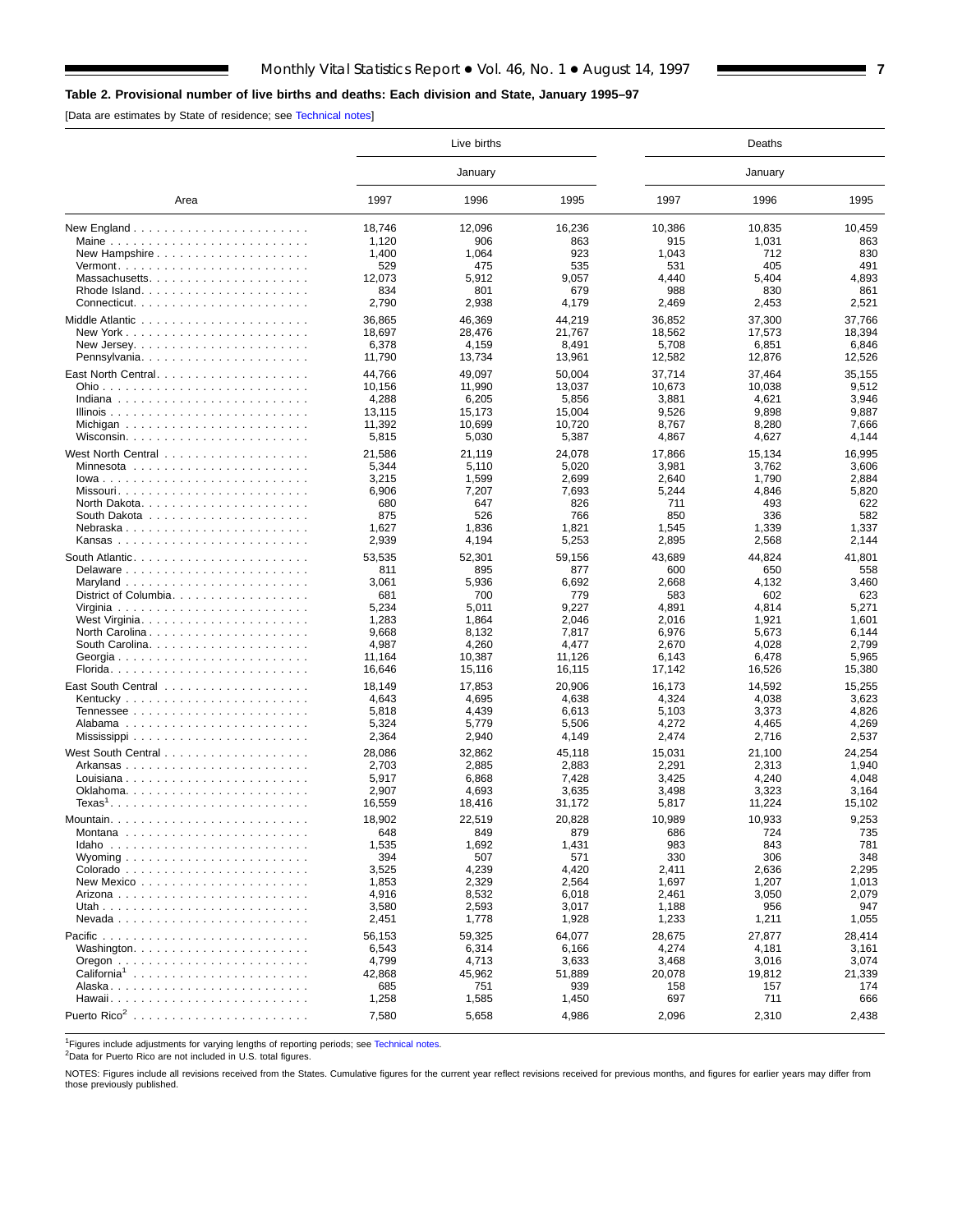## **Table 3. Provisional number of marriages and divorces: Each division and State, January, 1995–97**

[By State of occurrence. Number of events reported; see [Technical notes.](#page-16-0) Divorces include reported annulments]

|                                                                |                      | Marriages    |                |                      | <b>Divorces</b>      |                      |  |  |
|----------------------------------------------------------------|----------------------|--------------|----------------|----------------------|----------------------|----------------------|--|--|
|                                                                |                      | January      |                |                      | January              |                      |  |  |
| Area                                                           | 1997                 | 1996         | 1995           | 1997                 | 1996                 | 1995                 |  |  |
| New England $\ldots \ldots \ldots \ldots \ldots \ldots \ldots$ | 4,145                | 3,890        | 4,670          | 3,940                | 3,872                | 2,641                |  |  |
|                                                                | 308                  | 594          | 298            | 261                  | 150                  | 493                  |  |  |
| New Hampshire                                                  | 725                  | 538          | 389            | 558                  | 420                  | 340                  |  |  |
|                                                                | 406                  | 223          | 332            | 458                  | 302                  | 315                  |  |  |
| Massachusetts                                                  | 1,834                | 1,828        | 2,805          | 1,500                | 1,828                | 620                  |  |  |
|                                                                | 265                  | 222          | 203            | 275                  | 260                  | 254                  |  |  |
|                                                                | 607                  | 485          | 643            | 888                  | 912                  | 619                  |  |  |
|                                                                | 20,273               | 9,740        | 12,103         | 12,592               | 13,595               | 10,241               |  |  |
|                                                                | 17,011               | 5,901        | 6,765          | 7,275                | 8,942                | 4,808                |  |  |
|                                                                | 1,812                | 1,382        | 1,804          | 2,321                | 1,995                | 2,049                |  |  |
| Pennsylvania                                                   | 1,450                | 2,457        | 3,534          | 2,996                | 2,658                | 3,384                |  |  |
|                                                                | 13,804               | 10,886       | 14,586         | 210,267              | 29.040               | <sup>2</sup> 12,077  |  |  |
|                                                                | 3,603                | 2,086        | 5,358          | 3,333                | 2,085                | 4,353                |  |  |
|                                                                | 2,042                | 1,734        | 2,145          | $\sim$ $\sim$ $\sim$ | $\sim$ $\sim$ $\sim$ | .                    |  |  |
|                                                                | 4,635                | 3,538        | 3,674          | 3,038                | 2,636                | 3,112                |  |  |
|                                                                | 1,759                | 1,708        | 1,764          | 2,500                | 2,920                | 3,038                |  |  |
|                                                                | 1,765                | 1,820        | 1,645          | 1,396                | 1,399                | 1,574                |  |  |
|                                                                |                      |              |                |                      |                      |                      |  |  |
|                                                                | 7,542                | 7,694        | 8,988          | 5,612                | 6,492                | 6,225                |  |  |
|                                                                | 1,204                | 1,321<br>494 | 1,316          | 1,026                | 1,175                | 1,151                |  |  |
|                                                                | 1,308<br>2,657       | 4,031        | 1,332<br>3,667 | 893<br>1,774         | 660<br>2,174         | 1,134<br>2,702       |  |  |
|                                                                | 322                  | 254          | 210            | 154                  | 193                  | 165                  |  |  |
|                                                                | 314                  | 224          | 400            | 239                  | 224                  | 270                  |  |  |
| Nebraska                                                       | 575                  | 511          | 670            | 580                  | 545                  | 504                  |  |  |
|                                                                | 1,162                | 859          | 1,393          | 946                  | 1,521                | 299                  |  |  |
|                                                                |                      |              |                |                      |                      |                      |  |  |
|                                                                | 27,506               | 28,050       | 26,990         | 16,488               | 14,109               | 18,008               |  |  |
|                                                                | 218                  | 208          | 198            | 173                  | 252                  | 422                  |  |  |
|                                                                | 1,573                | 2,228        | 1,883          | 768                  | 894                  | 1,214                |  |  |
| District of Columbia                                           | 111                  | 98           | 34             | 112                  | 77                   | 74                   |  |  |
|                                                                | 3,091                | 2,229        | 4,279          | 1,942                | 1,629                | 2,371                |  |  |
|                                                                | 574<br>3,035         | 645<br>4,456 | 565<br>3,292   | 542<br>2,746         | 371<br>2,270         | 775<br>2,685         |  |  |
| North Carolina                                                 | 1,934                | 2,506        | 2,476          | 1,118                | 1,195                | 1,070                |  |  |
|                                                                | 3,950                | 5,265        | 4,453          | 3,084                | 2,415                | 2,756                |  |  |
|                                                                | 13,020               | 10,415       | 9,810          | 6,003                | 5,006                | 6,641                |  |  |
|                                                                |                      |              |                |                      |                      |                      |  |  |
|                                                                | 28,993               | 13,069       | 14,895         | 7,251                | 8,856                | 7,715                |  |  |
|                                                                | 3,474                | 2,530        | 4,339          | 2,155                | 1,868                | 2,188                |  |  |
|                                                                | $\sim$ $\sim$ $\sim$ | 5,800        | 6,811          | 1,676                | 3,259                | 2,670                |  |  |
|                                                                | 3,405                | 3,282        | 2,980          | 1,622                | 2,142                | 2,259                |  |  |
|                                                                | 2,114                | 1,457        | 765            | 1,798                | 1,587                | 598                  |  |  |
|                                                                | 27,831               | 15,037       | 24,767         | 21,641               | 211,721              | <sup>2</sup> 11,996  |  |  |
| Arkansas                                                       | 500                  | 1,583        | 1,005          | 300                  | 697                  | 518                  |  |  |
|                                                                | $\sim$ $\sim$ $\sim$ | 3,470        | 2,891          | $\sim$ $\sim$ $\sim$ | $- - -$              | .                    |  |  |
|                                                                | 1,541                | 1,484        | 1,448          | 1,341                | 1,613                | 1,800                |  |  |
|                                                                | 5,790                | 8,500        | 19,423         | $\sim$ $\sim$ $\sim$ | 9,411                | 9,678                |  |  |
| Mountain.                                                      | <sup>2</sup> 8.597   | 20,628       | 17,099         | 24.846               | 25.921               | 25,551               |  |  |
|                                                                | 231                  | 386          | 231            | 255                  | 335                  | 251                  |  |  |
|                                                                | 1,231                | 1,102        | 1,327          | 632                  | 658                  | 616                  |  |  |
|                                                                | 209                  | 139          | 142            | 204                  | 203                  | 273                  |  |  |
|                                                                | 1,632                | 1,729        | 1,711          | $\sim$ $\sim$ $\sim$ | $\sim$ $\sim$ $\sim$ | $\sim$ $\sim$ $\sim$ |  |  |
| New Mexico <sup>4,5</sup>                                      | 1,010                | 1,022        | 749            | 779                  | 1,051                | 766                  |  |  |
|                                                                | 2,988                | 3,318        | 2,443          | 2,165                | 2,021                | 2,026                |  |  |
|                                                                | 1,296                | 1,375        | 1,865          | 811                  | 536                  | 700                  |  |  |
|                                                                | $\sim$ $\sim$ $\sim$ | 11,557       | 8,631          | $- - -$              | 1,117                | 919                  |  |  |
|                                                                | 15,532               | 19,261       | 18,058         | 24,293               | 24,305               | <sup>2</sup> 4,749   |  |  |
|                                                                | 2,844                | 2,318        | 2,668          | 2,320                | 2,725                | 2,685                |  |  |
|                                                                | 1,993                | 1,336        | 1,886          | 1,531                | 1,089                | 1,296                |  |  |
|                                                                | 9,197                | 14,030       | 11,852         | $\sim$ $\sim$ $\sim$ | $  -$                | - - -                |  |  |
|                                                                | 282                  | 354          | 361            | 221                  | 194                  | 247                  |  |  |
|                                                                | 1,216                | 1,223        | 1,291          | 221                  | 297                  | 521                  |  |  |
|                                                                | 2,080                | 2,331        | 2,285          | $\sim$ $\sim$ $\sim$ | $- - -$              | - - -                |  |  |
|                                                                |                      |              |                |                      |                      |                      |  |  |

- - - Data not available.

<sup>1</sup>Figures for marriages are marriage licenses issued for some counties.

<sup>2</sup>Excludes figures for State(s) shown below as not available.

<sup>3</sup>Figures include adjustments for varying lengths of reporting periods; see [Technical notes.](#page-16-0)<br><sup>4</sup>Figures for marriages are marriage licenses issued.

5Figures for divorces include estimates for some counties.

<sup>6</sup>Data for Puerto Rico are not included in U.S. total figures.

NOTES: Figures include all revisions received from the States. Cumulative figures for the current year reflect revisions received for previous months, and figures for earlier years may differ from those previously published.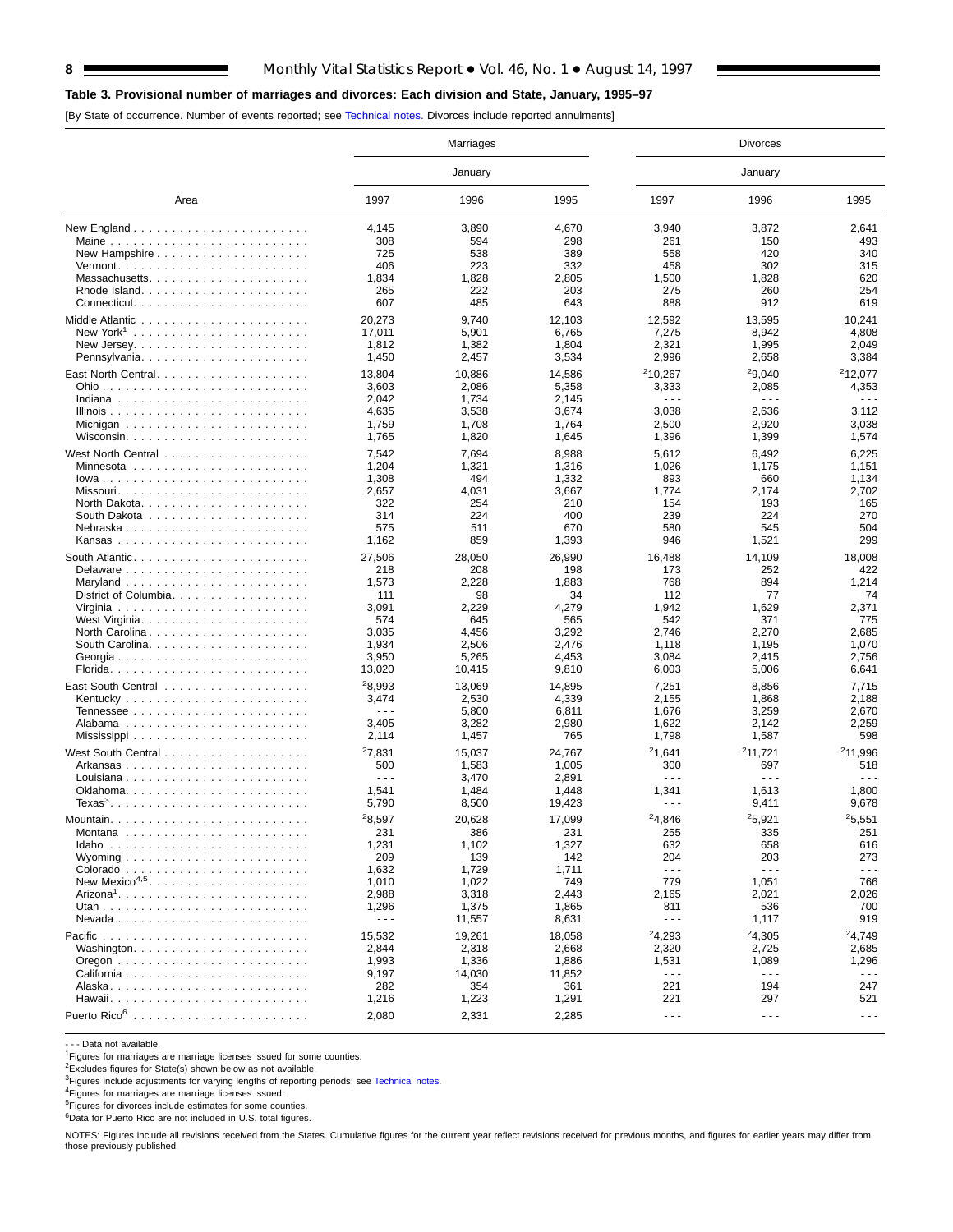### <span id="page-8-0"></span>**Table 4. Provisional number of deaths under 1 year and infant mortality rates: Each division and State, 12 months ending with January 1996 and 1997**

[Data are estimates by State of residence. Figures should be interpreted with caution because of conversion of place of occurrence to place of residence; see [Technical](#page-16-0) [notes. I](#page-16-0)nfant mortality rates are deaths under 1 year per 1,000 live births in specified area]

|                                                                                                                            | 12 months ending with January |            |                |            |  |  |  |  |  |
|----------------------------------------------------------------------------------------------------------------------------|-------------------------------|------------|----------------|------------|--|--|--|--|--|
|                                                                                                                            | 1997                          |            | 1996           |            |  |  |  |  |  |
| Area                                                                                                                       | Number                        | Rate       | Number         | Rate       |  |  |  |  |  |
|                                                                                                                            | 883                           | 5.0        | 962            | 5.5        |  |  |  |  |  |
|                                                                                                                            | 48                            | 3.4        | 88             | 6.2        |  |  |  |  |  |
|                                                                                                                            | 74                            | 5.1        | 65             | 4.3        |  |  |  |  |  |
|                                                                                                                            | 57                            | 8.4        | 37             | 5.5        |  |  |  |  |  |
|                                                                                                                            | 370                           | 4.3        | 407            | 5.0        |  |  |  |  |  |
|                                                                                                                            | 67                            | 5.2        | 96             | 7.4        |  |  |  |  |  |
|                                                                                                                            | 267                           | 6.1        | 269            | 6.1        |  |  |  |  |  |
|                                                                                                                            | 3,787                         | 7.2        | 3,946          | 7.4        |  |  |  |  |  |
|                                                                                                                            | 1,871                         | 7.1        | 2,007          | 7.4        |  |  |  |  |  |
|                                                                                                                            | 834                           | 7.2        | 814            | 7.3        |  |  |  |  |  |
|                                                                                                                            | 1,082                         | 7.3        | 1,125          | 7.4        |  |  |  |  |  |
|                                                                                                                            | 4,751                         | 7.7        | 5,318          | 8.5        |  |  |  |  |  |
|                                                                                                                            | 1,167                         | 7.8        | 1,287          | 8.3        |  |  |  |  |  |
|                                                                                                                            | 603                           | 7.4        | 769            | 9.1        |  |  |  |  |  |
|                                                                                                                            | 1,449<br>1,037                | 7.9<br>7.5 | 1,643          | 8.8<br>8.4 |  |  |  |  |  |
|                                                                                                                            | 495                           | 7.3        | 1,121<br>498   | 7.5        |  |  |  |  |  |
|                                                                                                                            |                               |            |                |            |  |  |  |  |  |
| West North Central                                                                                                         | 1,858                         | 7.3        | 1,830          | 7.3        |  |  |  |  |  |
|                                                                                                                            | 419<br>212                    | 6.6<br>5.8 | 390<br>236     | 6.2<br>6.7 |  |  |  |  |  |
|                                                                                                                            | 606                           | 8.3        | 580            | 7.8        |  |  |  |  |  |
|                                                                                                                            | 40                            | 4.7        | 47             | 5.5        |  |  |  |  |  |
|                                                                                                                            | 56                            | 5.3        | 105            | 10.1       |  |  |  |  |  |
|                                                                                                                            | 190                           | 8.2        | 184            | 7.9        |  |  |  |  |  |
|                                                                                                                            | 335                           | 8.6        | 288            | 8.0        |  |  |  |  |  |
| South Atlantic $\ldots$ , $\ldots$ , $\ldots$ , $\ldots$ , $\ldots$ , $\ldots$ , $\ldots$ , $\ldots$ , $\ldots$ , $\ldots$ | 5,406                         | 8.2        | 5,596          | 8.6        |  |  |  |  |  |
|                                                                                                                            | 74                            | 7.4        | 72             | 7.2        |  |  |  |  |  |
|                                                                                                                            | 596                           | 8.7        | 602            | 8.4        |  |  |  |  |  |
|                                                                                                                            | 127                           | 15.5       | 163            | 18.6       |  |  |  |  |  |
|                                                                                                                            | 644                           | 7.2        | 669            | 7.8        |  |  |  |  |  |
|                                                                                                                            | 157                           | 8.1        | 157            | 7.5        |  |  |  |  |  |
|                                                                                                                            | 1,009                         | 9.4        | 926            | 9.0        |  |  |  |  |  |
| South Carolina $\ldots \ldots \ldots \ldots \ldots \ldots \ldots \ldots \ldots \ldots$                                     | 395                           | 7.7        | 462            | 9.3        |  |  |  |  |  |
|                                                                                                                            | 1,019<br>1,385                | 8.9<br>7.2 | 1,103<br>1,442 | 9.8<br>7.7 |  |  |  |  |  |
|                                                                                                                            |                               |            |                |            |  |  |  |  |  |
|                                                                                                                            | 2,052                         | 8.9        | 2,108          | 9.6        |  |  |  |  |  |
|                                                                                                                            | 414<br>651                    | 8.0<br>8.6 | 398<br>688     | 7.8<br>9.6 |  |  |  |  |  |
|                                                                                                                            | 597                           | 9.7        | 628            | 10.2       |  |  |  |  |  |
|                                                                                                                            | 390                           | 9.6        | 394            | 10.9       |  |  |  |  |  |
| West South Central                                                                                                         | 3,424                         | 7.4        | 3,306          | 7.0        |  |  |  |  |  |
|                                                                                                                            | 315                           | 8.9        | 278            | 8.1        |  |  |  |  |  |
|                                                                                                                            | 655                           | 10.0       | 617            | 9.2        |  |  |  |  |  |
|                                                                                                                            | 439                           | 10.1       | 407            | 8.7        |  |  |  |  |  |
| Texas $^1$                                                                                                                 | 2,015                         | 6.3        | 2,004          | 6.2        |  |  |  |  |  |
|                                                                                                                            | 1,763                         | 7.0        | 1,625          | 6.7        |  |  |  |  |  |
|                                                                                                                            | 73                            | 6.9        | 87             | 7.8        |  |  |  |  |  |
|                                                                                                                            | 135                           | 7.3        | 100            | 5.6        |  |  |  |  |  |
|                                                                                                                            | 41                            | 6.7        | 52             | 8.3        |  |  |  |  |  |
|                                                                                                                            | 369                           | 7.9        | 350            | 7.0        |  |  |  |  |  |
|                                                                                                                            | 168                           | 6.3        | 180            | 6.7        |  |  |  |  |  |
|                                                                                                                            | 577<br>249                    | 7.6        | 524<br>201     | 7.4<br>5.2 |  |  |  |  |  |
|                                                                                                                            | 151                           | 5.9<br>6.3 | 131            | 6.2        |  |  |  |  |  |
|                                                                                                                            |                               |            |                |            |  |  |  |  |  |
|                                                                                                                            | 4,126                         | 6.0        | 4,347          | 6.1        |  |  |  |  |  |
|                                                                                                                            | 422<br>240                    | 5.3<br>5.5 | 349<br>263     | 4.5<br>6.0 |  |  |  |  |  |
|                                                                                                                            | 3,293                         | 6.1        | 3,554          | 6.4        |  |  |  |  |  |
|                                                                                                                            | 75                            | 7.4        | 70             | 7.1        |  |  |  |  |  |
|                                                                                                                            | 96                            | 5.3        | 111            | 6.0        |  |  |  |  |  |
| Puerto Rico <sup>2</sup>                                                                                                   | 546                           | 8.6        | 673            | 10.9       |  |  |  |  |  |
|                                                                                                                            |                               |            |                |            |  |  |  |  |  |

1Figures include adjustments for varying lengths of reporting periods; see [Technical notes.](#page-16-0)

2Data for Puerto Rico are not included in U.S. total figures.

NOTES: Figures include all revisions received from the States. Figures for the current year reflect revisions received for previous months, and figures for earlier years may differ from those previously published.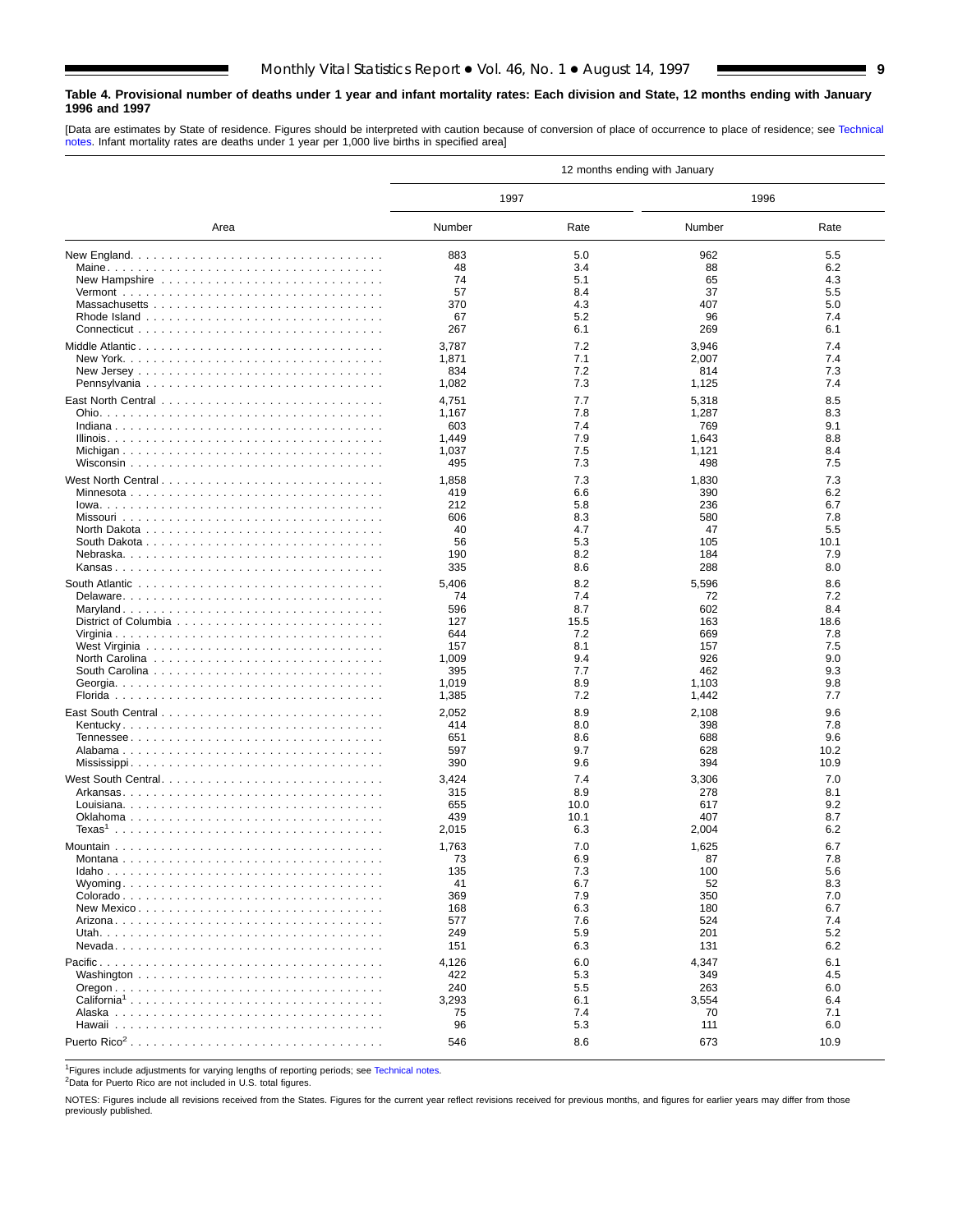#### <span id="page-9-0"></span>**Table 5. Provisional number of deaths and death rates, by age, race, and sex, and age-adjusted death rates by race and sex: United States, December 1995 and 1996, and cumulative figures 1995 and 1996**

[Data are provisional, esti[mated from a 10-percent sample](#page-16-0) of deaths. Age-specific rates on an annual basis per 100,000 population in specified group; age-adjusted rates per<br>100,000 U.S. standard population; see Technical n

|                                                                            |                      |                    | December             |                               | January-December              |                      |                    |                    |  |
|----------------------------------------------------------------------------|----------------------|--------------------|----------------------|-------------------------------|-------------------------------|----------------------|--------------------|--------------------|--|
|                                                                            |                      | 1996               |                      | 1995                          | 1996                          |                      | 1995               |                    |  |
| Age, race, and sex                                                         | Number               | Rate               | Number               | Rate                          | Number                        | Rate                 | Number             | Rate               |  |
| All races, both sexes <sup>1</sup>                                         |                      |                    |                      |                               |                               |                      |                    |                    |  |
| All ages.                                                                  | 200,000              | 886.7              | 197,000              | 878.3                         | 2,311,000                     | 871.5                | 2,309,000          | 878.6              |  |
| Under 1 year.                                                              |                      |                    |                      |                               | 28,100                        | 2729.5               | 29,300             | 2760.4             |  |
| $1-4$ years $\ldots$ $\ldots$ $\ldots$                                     | 3,370                | 68.9               | 3,710                | 75.6                          | 5,850                         | 37.6                 | 6,740              | 42.8               |  |
| $5 - 14$ years.                                                            |                      |                    |                      |                               | 8,790                         | 22.7                 | 8,230              | 21.6               |  |
| 15–24 years                                                                | 2,560                | 83.2               | 2,660                | 87.1                          | 33,650                        | 93.6                 | 34,540             | 96.1               |  |
| 25-34 years                                                                | 4,030                | 118.7              | 4,470                | 129.6                         | 52,230                        | 129.3                | 58,270             | 142.6              |  |
| $35-44$ years $\ldots$ $\ldots$ .                                          | 7,900                | 213.4              | 8,730                | 239.9                         | 96,420                        | 222.9                | 102,640            | 241.5              |  |
| 45–54 years                                                                | 11,910               | 426.8              | 11,610               | 431.1                         | 142,810                       | 441.8                | 143,160            | 460.5              |  |
| 55-64 years                                                                | 20,200<br>39,910     | 1,108.8<br>2,533.6 | 19,580<br>39,980     | 1,086.9<br>2,510.0            | 234,430<br>477,120            | 1,098.3<br>2,553.5   | 234,440<br>478,950 | 1,109.3<br>2,553.6 |  |
| 65–74 years<br>75–84 years $\ldots$                                        | 57,050               | 5,823.6            | 55,200               | 5,767.5                       | 658,740                       | 5,763.8              | 651,570            | 5,844.7            |  |
| 85 years and over.                                                         | 53,010               | 16,413.8           | 49,720               | 15,907.9                      | 572,090                       | 15,317.0             | 558,260            | 15,379.1           |  |
| Not stated $\ldots$                                                        | 70                   | $\sim$ .           | 70                   | $\ldots$                      | 950                           | $\sim$ $\sim$        | 1,020              | $\ldots$           |  |
| Age-adjusted rate <sup>3</sup> $\ldots$ .                                  | $\sim$ $\sim$ $\sim$ | 488.9              | $\sim$ $\sim$        | 491.6                         | $\sim$ $\sim$                 | 492.5                | $\sim$ .           | 503.0              |  |
| All races, male <sup>1</sup>                                               |                      |                    |                      |                               |                               |                      |                    |                    |  |
| All ages.                                                                  | 98,820               | 895.1              | 98,370               | 898.8                         | 1,165,180                     | 899.5                | 1,171,770          | 913.3              |  |
| Under 1 year.                                                              |                      |                    |                      |                               | 15,490                        | <sup>2</sup> 786.3   | 16,320             | 2828.0             |  |
| $1-4$ years                                                                | 1,880                | 75.0               | 2,280                | 90.7                          | 3,240                         | 40.7                 | 3,850              | 47.8               |  |
| $5 - 14$ years                                                             |                      |                    |                      |                               | 5,150                         | 26.0                 | 5,020              | 25.7               |  |
| 15-24 years                                                                | 1,860                | 117.6              | 2,000                | 128.3                         | 25,340                        | 138.1                | 26,440             | 144.1              |  |
| 25-34 years                                                                | 2,850                | 167.8              | 3,260                | 189.1                         | 37,030                        | 183.5                | 42,380             | 207.6              |  |
| $35-44$ years $\ldots$                                                     | 5,250                | 285.2              | 5,900                | 326.8                         | 65,320                        | 304.3                | 70,900             | 336.3              |  |
| 45–54 years                                                                | 7,390                | 541.2              | 7,690                | 584.4                         | 90,290                        | 571.8                | 90,800             | 597.9              |  |
| 55–64 years                                                                | 12,170<br>22,120     | 1,403.3<br>3,145.7 | 11,600<br>22,810     | 1,353.9<br>3,217.2            | 141,270<br>268,800            | 1,390.9<br>3,227.3   | 140,470<br>273,990 | 1,398.5<br>3,286.8 |  |
| 65–74 years<br>75–84 years                                                 | 27,940               | 7,240.4            | 26,720               | 7,155.0                       | 323,320                       | 7,212.1              | 319,140            | 7,377.3            |  |
| 85 years and over.                                                         | 17,330               | 18,771.2           | 16,080               | 18,310.3                      | 189,310                       | 17,961.1             | 181,800            | 17,911.3           |  |
| Not stated                                                                 | 30                   | $\cdots$           | 30                   | $\cdots$                      | 630                           | $\ldots$             | 650                | $\cdots$           |  |
| Age-adjusted rate <sup>3</sup> $\ldots$ .                                  | $\cdots$             | 612.4              | $\cdots$             | 628.9                         | $\sim$ $\sim$ $\sim$          | 626.2                | $\cdots$           | 646.0              |  |
| All races, female <sup>1</sup>                                             |                      |                    |                      |                               |                               |                      |                    |                    |  |
| All ages                                                                   | 101,190              | 878.7              | 97,350               | 849.2                         | 1,145,980                     | 844.8                | 1,135,310          | 844.3              |  |
| Under 1 year. $\ldots$                                                     |                      |                    |                      |                               | 12,590                        | 2670.0               | 12,930             | 2687.4             |  |
| $1-4$ years                                                                | 1,490                | 62.4               | 1,430                | 59.7                          | 2,610                         | 34.3                 | 2,890              | 37.6               |  |
| $5-14$ years.                                                              |                      |                    |                      |                               | 3,650                         | 19.4                 | 3,200              | 17.2               |  |
| 15–24 years $\ldots$                                                       | 700                  | 46.8               | 650                  | 43.5                          | 8,300                         | 47.2                 | 8,100              | 46.0               |  |
| 25-34 years                                                                | 1,180<br>2,650       | 69.5<br>142.4      | 1,210<br>2,830       | 70.1<br>154.3                 | 15,200<br>31,100              | 75.2<br>142.7        | 15,890<br>31,750   | 77.8<br>148.2      |  |
| 35-44 years<br>45–54 years                                                 | 4,520                | 317.2              | 3,920                | 284.6                         | 52,520                        | 317.6                | 52,350             | 329.2              |  |
| 55–64 years                                                                | 8,040                | 842.4              | 7,980                | 844.8                         | 93,160                        | 832.7                | 93,970             | 847.3              |  |
| 65-74 years                                                                | 17,790               | 2,040.0            | 17,170               | 1,942.9                       | 208,320                       | 2,011.4              | 204,970            | 1,966.9            |  |
| 75-84 years                                                                | 29,100               | 4,901.1            | 28,480               | 4,880.3                       | 335,420                       | 4,829.0              | 332,430            | 4,872.2            |  |
| 85 years and over.                                                         | 35,680               | 15,475.9           | 33,630               | 14,964.7                      | 382,780                       | 14,277.5             | 376,450            | 14,390.3           |  |
| Not stated                                                                 | 40                   | $\cdots$           | 40                   | $\sim$ $\sim$ $\sim$          | 320                           | $\sim$ $\sim$ $\sim$ | 370                | $\cdots$           |  |
| Age-adjusted rate <sup>3</sup> $\ldots$ .                                  | $\cdots$             | 386.1              | $\sim$ $\sim$ $\sim$ | 376.4                         | $\sim$ $\sim$ $\sim$          | 381.2                | $\sim$ .           | 383.7              |  |
| White<br>All ages<br>$\alpha$ , and $\alpha$ , and $\alpha$ , and $\alpha$ | 172,440              | 923.6              | 169,150              | 910.3                         | 1,987,440                     | 904.8                | 1,982,050          | 908.9              |  |
| Under 1 year.                                                              |                      |                    |                      |                               | 18,100                        | 2603.3               | 19,430             | 2644.4             |  |
|                                                                            | 2,070                | 53.4               | 2,650                | 68.2                          | 3,940                         | 32.1                 | 4,640              | 37.3               |  |
| $5 - 14$ years                                                             |                      |                    |                      |                               | 6,330                         | 20.7                 | 6,090              | 20.1               |  |
| 15–24 years $\ldots$                                                       | 1,770                | 72.3               | 1,900                | 78.1                          | 23,650                        | 82.6                 | 24,520             | 85.5               |  |
| 25-34 years                                                                | 2,600                | 94.4               | 3,190                | 113.4                         | 36,580                        | 111.3                | 40,830             | 122.3              |  |
| 35-44 years<br>45-54 years                                                 | 5,910<br>8,960       | 192.2<br>377.0     | 6,370<br>9,080       | 210.2<br>394.5                | 69,820<br>108,680             | 194.0<br>394.1       | 72,970<br>109,970  | 206.1<br>413.6     |  |
| 55-64 years                                                                | 16,470               | 1,049.2            | 15,910               | 1,022.7                       | 190,360                       | 1,033.7              | 190,140            | 1,041.1            |  |
| 65-74 years                                                                | 34,640               | 2,489.5            | 34,650               | 2,454.4                       | 413,160                       | 2,499.0              | 413,450            | 2,485.0            |  |
| 75–84 years $\ldots$                                                       | 51,000               | 5,752.1            | 49,480               | 5,701.0                       | 590,810                       | 5,701.1              | 585,680            | 5,794.2            |  |
| 85 years and over.                                                         | 48,970               | 16,748.6           | 45,870               | 16,126.7                      | 525,320                       | 15,459.7             | 513,520            | 15,542.4           |  |
| Not stated                                                                 | 50                   | $\cdots$           | 50                   | $\mathcal{L}^{\mathcal{L}}$ . | 690                           | $\sim$ .             | 800                | $\sim$ .           |  |
| Age-adjusted rate <sup>3</sup> $\ldots$ .                                  | $\sim$               | 463.2              | $\sim$ $\sim$        | 468.9                         | $\epsilon \rightarrow \infty$ | 466.8                | $\sim$ $\sim$      | 475.8              |  |

See footnotes at end of table.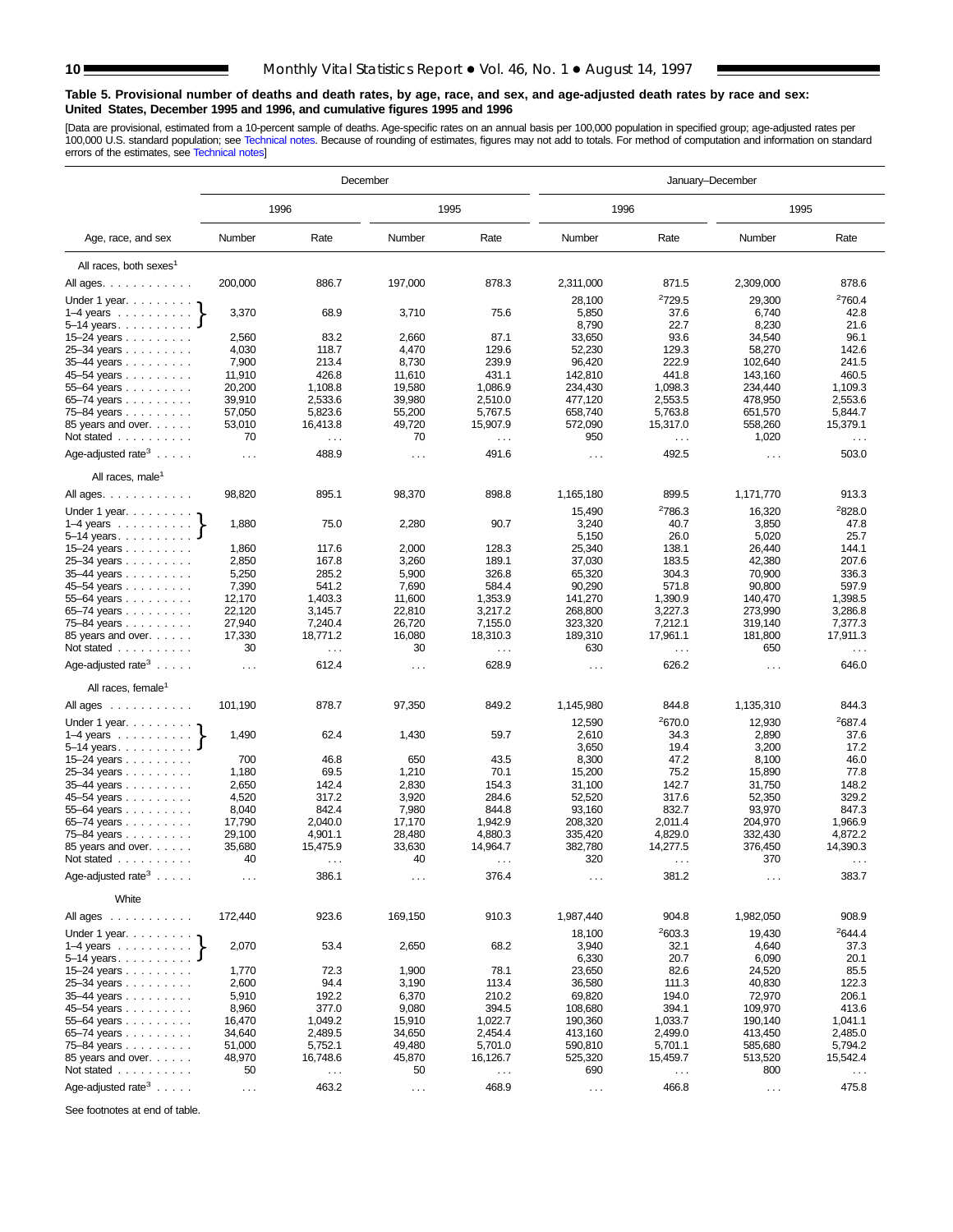#### **Table 5. Provisional number of deaths and death rates, by age, race, and sex, and age-adjusted death rates by race and sex: United States, December 1995 and 1996, and cumulative figures 1995 and 1996—Con.**

[Data are provisional, estimated from a 10-percent sample of deaths. Age-specific rates on an annual basis per 100,000 population in specified group; age-adjusted rates per<br>100,000 U.S. standard population; see Technical n

|                                                                                                                                                                                                                                                                                                                                       |                |                           | December                      |                      | January-December     |                           |                   |                                 |  |
|---------------------------------------------------------------------------------------------------------------------------------------------------------------------------------------------------------------------------------------------------------------------------------------------------------------------------------------|----------------|---------------------------|-------------------------------|----------------------|----------------------|---------------------------|-------------------|---------------------------------|--|
|                                                                                                                                                                                                                                                                                                                                       |                | 1996                      |                               | 1995                 | 1996                 |                           | 1995              |                                 |  |
| Age, race, and sex                                                                                                                                                                                                                                                                                                                    | Number         | Rate                      | Number                        | Rate                 | Number               | Rate                      | Number            | Rate                            |  |
| White male                                                                                                                                                                                                                                                                                                                            |                |                           |                               |                      |                      |                           |                   |                                 |  |
| All ages.                                                                                                                                                                                                                                                                                                                             | 84,430         | 919.4                     | 84,480                        | 926.4                | 991,940              | 920.1                     | 996,060           | 931.2                           |  |
| Under 1 year.                                                                                                                                                                                                                                                                                                                         |                |                           |                               |                      | 10,010               | 2650.0                    | 11,000            | 2711.5                          |  |
| $1-4$ years $\ldots \ldots \ldots$                                                                                                                                                                                                                                                                                                    | 1,080          | 54.3                      | 1,630                         | 81.8                 | 2,290                | 36.4                      | 2,810             | 44.1                            |  |
| $5-14$ years                                                                                                                                                                                                                                                                                                                          |                |                           |                               |                      | 3,690                | 23.5                      | 3,700             | 23.8                            |  |
| 15–24 years $\ldots$                                                                                                                                                                                                                                                                                                                  | 1,270          | 100.3                     | 1,410                         | 112.9                | 17,470               | 119.0                     | 18,490            | 125.7                           |  |
| 25-34 years                                                                                                                                                                                                                                                                                                                           | 1,910          | 137.2                     | 2,380                         | 167.6                | 26.410               | 159.2                     | 30,300            | 179.8                           |  |
| 35-44 years                                                                                                                                                                                                                                                                                                                           | 4,050          | 262.1                     | 4,470                         | 294.1                | 47,910               | 265.4                     | 51,180            | 288.4                           |  |
| 45–54 years<br>$55 - 64$ years                                                                                                                                                                                                                                                                                                        | 5,560<br>9,900 | 472.8<br>1,309.6          | 6,130<br>9,560                | 539.3<br>1,277.9     | 69,270<br>115,350    | 508.6<br>1,301.6          | 70,380<br>115,500 | 536.1<br>1,315.8                |  |
| 65-74 years                                                                                                                                                                                                                                                                                                                           | 19,330         | 3,087.8                   | 19,950                        | 3,151.3              | 234,280              | 3,155.3                   | 238,160           | 3,197.2                         |  |
| 75–84 years                                                                                                                                                                                                                                                                                                                           | 25,200         | 7,188.3                   | 24,160                        | 7,108.1              | 291,660              | 7,146.8                   | 288,570           | 7,333.4                         |  |
| 85 years and over.                                                                                                                                                                                                                                                                                                                    | 16,120         | 19,460.1                  | 14,760                        | 18,606.7             | 173,110              | 18,164.7                  | 165,420           | 18,059.0                        |  |
| Not stated                                                                                                                                                                                                                                                                                                                            | 20             | $\sim$ $\sim$ $\sim$      | 20                            | $\sim$ $\sim$ $\sim$ | 470                  | $\sim$ $\sim$             | 540               | $\epsilon \rightarrow \epsilon$ |  |
| Age-adjusted rate <sup>3</sup> $\ldots$ .                                                                                                                                                                                                                                                                                             | $\cdots$       | 578.8                     | $\cdots$                      | 601.6                | $\cdots$             | 591.9                     | $\cdots$          | 610.5                           |  |
| White female                                                                                                                                                                                                                                                                                                                          |                |                           |                               |                      |                      |                           |                   |                                 |  |
| All ages.                                                                                                                                                                                                                                                                                                                             | 88,000         | 927.6                     | 84,680                        | 894.8                | 995,500              | 890.1                     | 985,990           | 887.5                           |  |
| Under 1 year.                                                                                                                                                                                                                                                                                                                         |                |                           |                               |                      | 8,090                | 2554.1                    | 8,430             | <sup>2</sup> 573.9              |  |
| $1-4$ years $\ldots$                                                                                                                                                                                                                                                                                                                  | 990            | 52.5                      | 1,010                         | 53.4                 | 1,650                | 27.6                      | 1,830             | 30.2                            |  |
| $5 - 14$ years.<br>15-24 years                                                                                                                                                                                                                                                                                                        | 500            | 42.3                      | 500                           | 42.2                 | 2,640<br>6,170       | 17.7<br>44.3              | 2,390<br>6,030    | 16.2<br>43.2                    |  |
| 25-34 years                                                                                                                                                                                                                                                                                                                           | 690            | 50.6                      | 810                           | 58.1                 | 10,170               | 62.5                      | 10,530            | 63.7                            |  |
| 35-44 years                                                                                                                                                                                                                                                                                                                           | 1,860          | 121.6                     | 1,900                         | 125.7                | 21,900               | 122.1                     | 21,790            | 123.5                           |  |
| 45–54 years                                                                                                                                                                                                                                                                                                                           | 3,400          | 283.1                     | 2,940                         | 252.4                | 39,420               | 282.4                     | 39,590            | 294.1                           |  |
| 55-64 years                                                                                                                                                                                                                                                                                                                           | 6,570          | 807.3                     | 6,350                         | 786.3                | 75,000               | 785.0                     | 74,640            | 786.8                           |  |
| $65 - 74$ years $\ldots$                                                                                                                                                                                                                                                                                                              | 15,310         | 2,000.2                   | 14,710                        | 1,889.2              | 178,880              | 1,964.0                   | 175,290           | 1,907.6                         |  |
| 75-84 years                                                                                                                                                                                                                                                                                                                           | 25,800         | 4,812.9                   | 25,320                        | 4,795.3              | 299,150              | 4,762.0                   | 297,110           | 4,813.1                         |  |
| 85 years and over.<br>Not stated                                                                                                                                                                                                                                                                                                      | 32,850<br>30   | 15,676.7<br>$\sim$ $\sim$ | 31,110<br>30                  | 15,167.5<br>$\ldots$ | 352,200<br>220       | 14,404.9<br>$\sim$ $\sim$ | 348,100<br>260    | 14,577.1<br>$\sim$ .            |  |
| Age-adjusted rate <sup>3</sup> $\ldots$ .                                                                                                                                                                                                                                                                                             | $\ldots$       | 367.4                     | $\cdots$                      | 356.8                | $\cdots$             | 362.2                     | $\cdots$          | 362.7                           |  |
| <b>Black</b>                                                                                                                                                                                                                                                                                                                          |                |                           |                               |                      |                      |                           |                   |                                 |  |
| All ages.                                                                                                                                                                                                                                                                                                                             | 24,200         | 847.8                     | 23,510                        | 830.0                | 284,250              | 845.5                     | 287,040           | 865.9                           |  |
| Under 1 year. $\ldots$                                                                                                                                                                                                                                                                                                                |                |                           |                               |                      | 9,000                | <sup>2</sup> 1,428.6      | 8,940             | 21,428.1                        |  |
| $1-4$ years $\ldots$ $\ldots$ $\ldots$                                                                                                                                                                                                                                                                                                | 1,160          | 152.8                     | 970                           | 126.5                | 1,630                | 66.2                      | 1,850             | 74.4                            |  |
| $5 - 14$ years                                                                                                                                                                                                                                                                                                                        |                |                           |                               |                      | 1,970                | 32.8                      | 1,770             | 30.0                            |  |
| 15–24 years $\ldots$                                                                                                                                                                                                                                                                                                                  | 640            | 137.0                     | 640                           | 137.7                | 8,630                | 157.5                     | 8,600             | 157.7                           |  |
| 25-34 years                                                                                                                                                                                                                                                                                                                           | 1,270          | 277.5                     | 1,180                         | 256.9                | 13,930               | 257.4                     | 15,850            | 292.4                           |  |
| 35-44 years                                                                                                                                                                                                                                                                                                                           | 1,790<br>2,550 | 393.1<br>863.6            | 2,140<br>2,320                | 480.8<br>822.5       | 24.120<br>30,010     | 454.8<br>880.6            | 27,130<br>29,540  | 523.3<br>912.3                  |  |
| 45–54 years<br>55–64 years                                                                                                                                                                                                                                                                                                            | 3,320          | 1,804.7                   | 3,200                         | 1,759.8              | 39,120               | 1,814.5                   | 38,970            | 1,831.3                         |  |
| 65–74 years                                                                                                                                                                                                                                                                                                                           | 4,650          | 3,349.6                   | 4,650                         | 3.369.2              | 56,070               | 3,433.6                   | 57,670            | 3,570.9                         |  |
| 75-84 years                                                                                                                                                                                                                                                                                                                           | 5,360          | 7,401.5                   | 5,040                         | 7,098.3              | 58,940               | 6,991.7                   | 57,430            | 6,936.0                         |  |
| 85 years and over.                                                                                                                                                                                                                                                                                                                    | 3,430          | 13,964.2                  | 3,350                         | 14,137.5             | 40,570               | 14,335.7                  | 39,080            | 14,262.8                        |  |
| Not stated                                                                                                                                                                                                                                                                                                                            | 20             | $\cdots$                  | 20                            | $\sim$ $\sim$ $\sim$ | 260                  | $\sim$ $\sim$             | 200               | $\sim$ $\sim$ $\sim$            |  |
| Age-adjusted rate $3 \ldots$ .                                                                                                                                                                                                                                                                                                        | $\cdots$       | 738.1                     | $\sim$ $\sim$ $\sim$          | 725.8                | $\sim$ $\sim$ $\sim$ | 741.8                     | $\ddotsc$         | 767.7                           |  |
| Black male                                                                                                                                                                                                                                                                                                                            |                |                           |                               |                      |                      |                           |                   |                                 |  |
| All ages.                                                                                                                                                                                                                                                                                                                             | 12,460         | 919.4                     | 12,240                        | 910.8                | 151,280              | 948.3                     | 154,160           | 980.5                           |  |
| $\begin{bmatrix} 1 & 1 & 1 \\ 1 & 1 & 1 \\ 1 & 1 & 1 \\ 1 & 1 & 1 \\ 1 & 1 & 1 \\ 1 & 1 & 1 \\ 1 & 1 & 1 \\ 1 & 1 & 1 \\ 1 & 1 & 1 \\ 1 & 1 & 1 \\ 1 & 1 & 1 \\ 1 & 1 & 1 \\ 1 & 1 & 1 \\ 1 & 1 & 1 \\ 1 & 1 & 1 \\ 1 & 1 & 1 \\ 1 & 1 & 1 \\ 1 & 1 & 1 \\ 1 & 1 & 1 \\ 1 & 1 & 1 \\ 1 & 1 & 1 \\ 1 & 1 & 1 \\ 1 & 1 & 1 \\ 1 & 1 & $ |                |                           |                               |                      | 4,890                | <sup>2</sup> 1,532.9      | 4,760             | <sup>2</sup> 1.496.9            |  |
| $5 - 14$ years                                                                                                                                                                                                                                                                                                                        | 710            | 184.3                     | 580                           | 149.2                | 830<br>1,160         | 66.5<br>38.0              | 930<br>1,140      | 73.8<br>38.1                    |  |
| 15–24 years $\ldots$                                                                                                                                                                                                                                                                                                                  | 460            | 196.2                     | 510                           | 219.2                | 6,880                | 250.9                     | 6,850             | 251.3                           |  |
| 25-34 years                                                                                                                                                                                                                                                                                                                           | 810            | 373.4                     | 830                           | 381.7                | 9,480                | 370.0                     | 11,020            | 430.0                           |  |
| $35 - 44$ years                                                                                                                                                                                                                                                                                                                       | 1,100          | 516.4                     | 1,320                         | 635.4                | 15,740               | 635.4                     | 18,030            | 745.7                           |  |
| 45–54 years $\ldots$                                                                                                                                                                                                                                                                                                                  | 1,590          | 1,188.1                   | 1,450                         | 1,134.4              | 18,810               | 1,218.3                   | 18,360            | 1,250.7                         |  |
| 55-64 years                                                                                                                                                                                                                                                                                                                           | 2,060<br>2,460 | 2,581.9<br>4,240.0        | 1,730                         | 2,187.9              | 22,950               | 2,449.3                   | 22,010            | 2,382.0<br>4,635.4              |  |
| 65–74 years<br>75-84 years                                                                                                                                                                                                                                                                                                            | 2,320          | 8,695.5                   | 2,480<br>2,260                | 4,306.8<br>8,696.0   | 30,140<br>26,990     | 4,412.9<br>8,734.6        | 31,150<br>26,330  | 8,747.5                         |  |
| 85 years and over.                                                                                                                                                                                                                                                                                                                    | 930            | 12,917.6                  | 1,080                         | 15,698.9             | 13,260               | 16,370.4                  | 13,500            | 17,088.6                        |  |
| Not stated $\ldots$                                                                                                                                                                                                                                                                                                                   | 10             | $\cdots$                  | 10                            | $\sim$ $\sim$        | 160                  | $\sim$ $\sim$             | 100               | $\cdots$                        |  |
| Age-adjusted rate <sup>3</sup> $\ldots$ .                                                                                                                                                                                                                                                                                             | $\sim$ $\sim$  | 953.0                     | $\epsilon \rightarrow \infty$ | 936.0                | $\sim$ $\sim$        | 978.7                     | $\sim$ $\sim$     | 1,015.2                         |  |

See footnotes at end of table.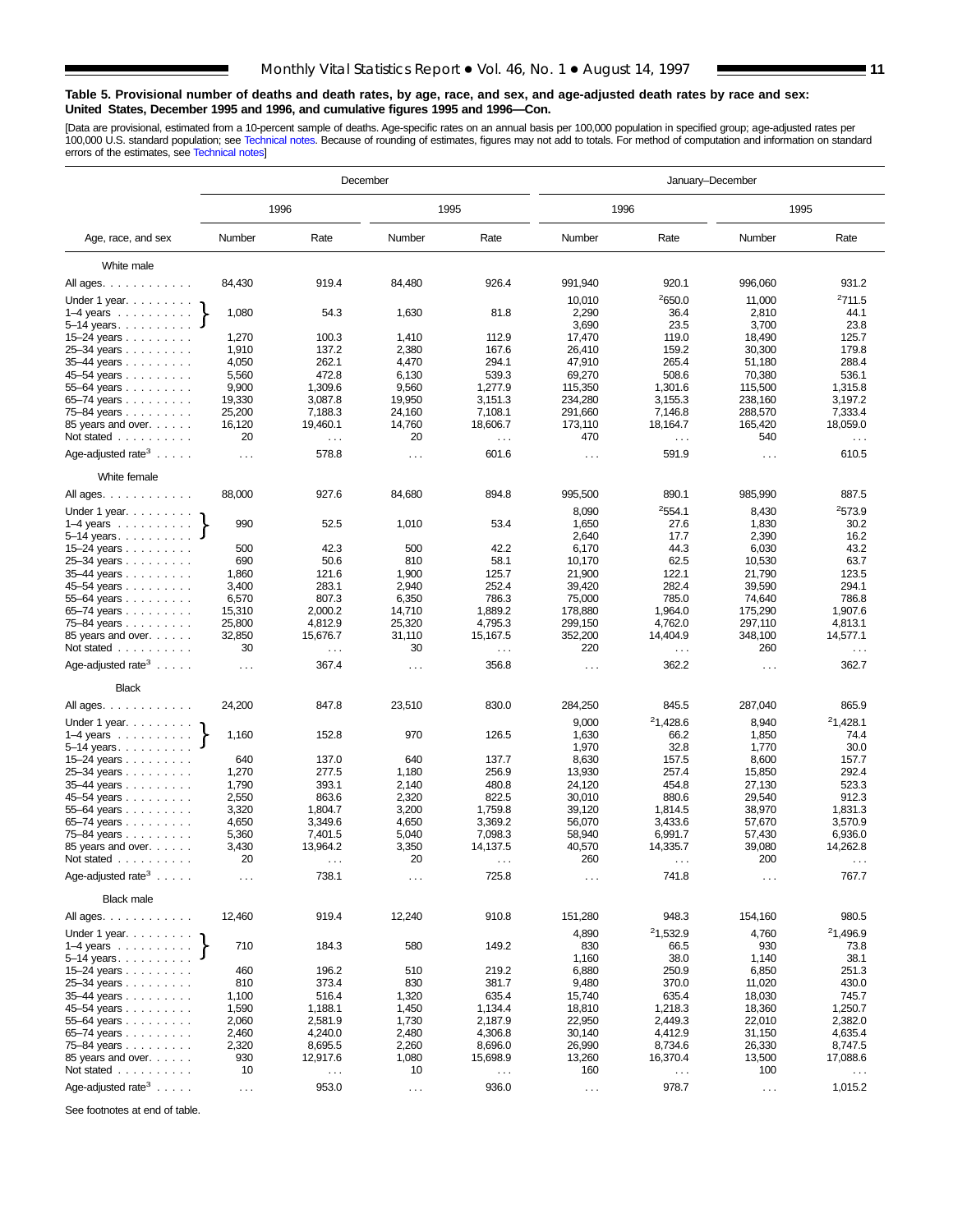## **Table 5. Provisional number of deaths and death rates, by age, race, and sex, and age-adjusted death rates by race and sex: United States, December 1995 and 1996, and cumulative figures 1995 and 1996—Con.**

[Data are provisional, estimated from a 10-percent sample of deaths. Age-specific rates on an annual basis per 100,000 population in specified group; age-adjusted rates per<br>100,000 U.S. standard population; see Technical n

|                                                                              |          |                      | December             |          | January-December    |                          |                     |                          |  |  |
|------------------------------------------------------------------------------|----------|----------------------|----------------------|----------|---------------------|--------------------------|---------------------|--------------------------|--|--|
|                                                                              | 1996     |                      |                      | 1995     |                     | 1996                     |                     | 1995                     |  |  |
| Age, race, and sex                                                           | Number   | Rate                 | Number               | Rate     | Number              | Rate                     | Number              | Rate                     |  |  |
| <b>Black female</b>                                                          |          |                      |                      |          |                     |                          |                     |                          |  |  |
| All ages.                                                                    | 11,740   | 783.0                | 11,260               | 756.4    | 132,980             | 752.7                    | 132,880             | 762.5                    |  |  |
| Under 1 year. $\ldots$<br>1–4 years $\ldots$ $\ldots$ $\}$<br>$5-14$ years J | 450      | 120.3                | 380                  | 100.6    | 4,120<br>800<br>810 | 21,324.8<br>65.8<br>27.4 | 4,180<br>530<br>630 | 21,357.1<br>76.0<br>21.7 |  |  |
| 15–24 years $\ldots$                                                         | 170      | 77.3                 | 140                  | 60.3     | 1,760               | 64.3                     | 1,760               | 64.5                     |  |  |
| 25-34 years                                                                  | 460      | 191.0                | 350                  | 144.7    | 4,450               | 156.2                    | 4.840               | 169.4                    |  |  |
| 35-44 years                                                                  | 690      | 284.7                | 820                  | 345.4    | 8,390               | 296.8                    | 9,110               | 329.4                    |  |  |
| 45-54 years                                                                  | 950      | 588.5                | 870                  | 564.1    | 11,200              | 600.9                    | 11,180              | 631.6                    |  |  |
| 55-64 years                                                                  | 1,270    | 1,219.0              | 1,470                | 1,430.4  | 16,170              | 1,326.5                  | 16,970              | 1,409.5                  |  |  |
| $65 - 74$ years                                                              | 2,190    | 2,710.3              | 2,170                | 2,698.0  | 25,930              | 2,729.5                  | 26,520              | 2,812.3                  |  |  |
| 75-84 years                                                                  | 3,040    | 6.646.6              | 2.780                | 6.175.9  | 31,950              | 5.983.1                  | 31,100              | 5,901.3                  |  |  |
| 85 years and over.                                                           | 2,500    | 14,398.1             | 2,270                | 13,498.7 | 27,310              | 13,519.8                 | 25,580              | 13,117.9                 |  |  |
| Not stated                                                                   | 10       | $\sim$ $\sim$ $\sim$ | 10                   | $\cdots$ | 100                 | $\cdots$                 | 100                 | $\cdots$                 |  |  |
| Age-adjusted rate <sup>3</sup> $\ldots$ .                                    | $\cdots$ | 567.6                | $\sim$ $\sim$ $\sim$ | 561.7    | $\cdots$            | 558.0                    | $\cdots$            | 576.7                    |  |  |

. . . Category not applicable.

<sup>1</sup> Includes races other than white and black.

 $^{2}$ Death rates for "Under 1 year" (based on population estimates) differ from infant mortality rates (based on live births); see [table 9](#page-15-0) for infant mortality rates.

3For method of computation, see [Technical notes.](#page-16-0)

NOTES: Figures include all revisions received from the States. Cumulative figures for the current year reflect revisions received for previous months, and figures for earlier years may differ from those previously published.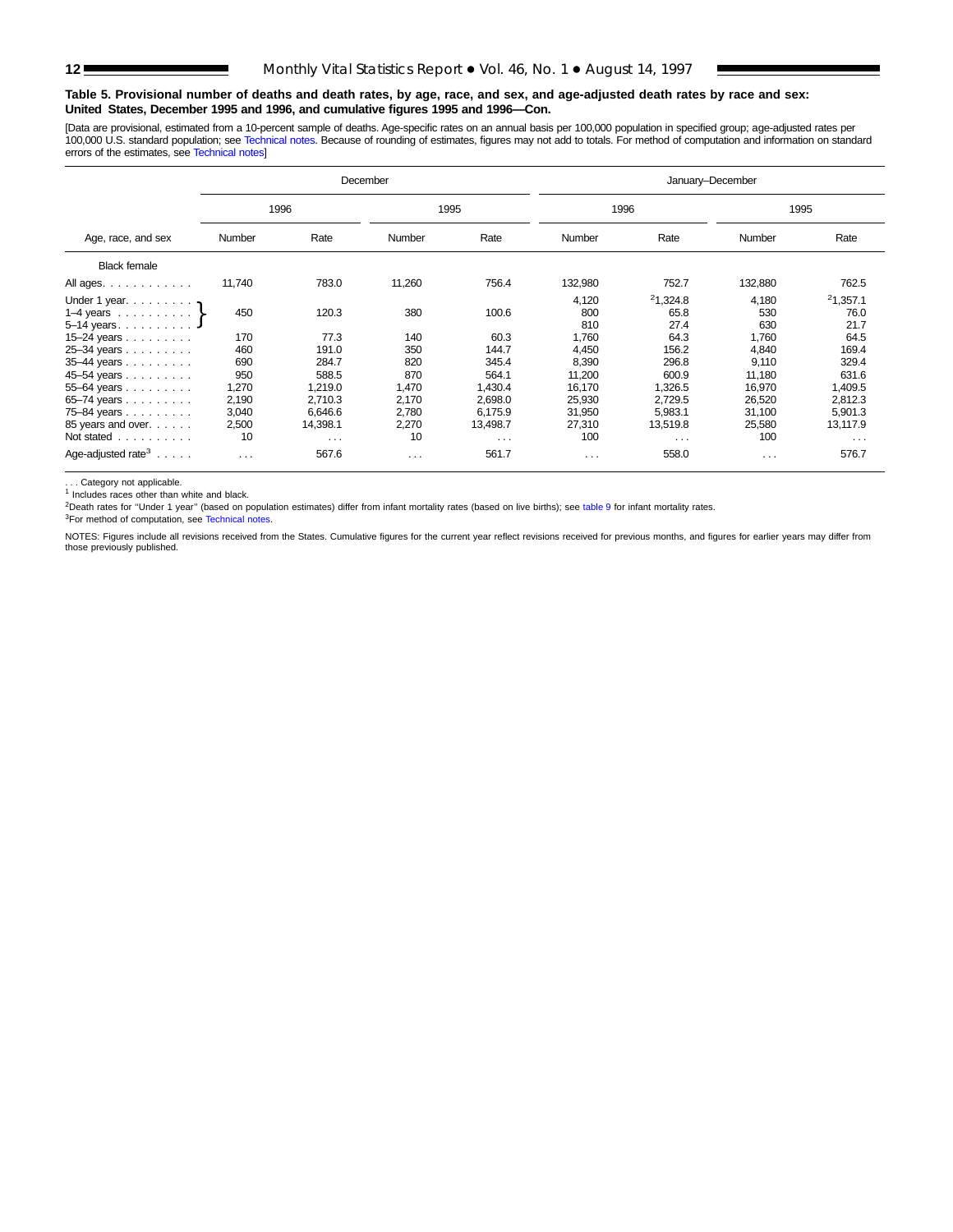#### <span id="page-12-0"></span>Table 6. Provisional number of deaths and death rates for 72 selected causes, Human immunodeficiency virus infection, and Alzheimer's disease: United States, December 1995 **and 1996, and cumulative figures 1995 and 1996—Con.**

[Data are provisional, estimated from <sup>a</sup> 10-percent sample of deaths. Rates on an annual basis per 100,000 estimated population. Because of rounding of estimates, figures may not add to totals. For method of computation and information on standard errors of the estimates, see [Technical](#page-16-0) notes. For explanation of asterisks preceding cause-of-death categories, see [Technical](#page-16-0) notes]

|                                                                                                 |                          | December |              |       | January-December |             |                |             |  |
|-------------------------------------------------------------------------------------------------|--------------------------|----------|--------------|-------|------------------|-------------|----------------|-------------|--|
|                                                                                                 | 1996                     |          | 1995         |       | 1996             |             | 1995           |             |  |
| Cause of death (Based on the Ninth Revision, International Classification of Diseases, 1975)    | Number                   | Rate     | Number       | Rate  | Number           | Rate        | Number         | Rate        |  |
|                                                                                                 | 200,000                  | 886.7    | 197,000      | 878.3 | 2,311,000        | 871.5       | 2,309,000      | 878.6       |  |
|                                                                                                 | $\overline{\phantom{0}}$ |          | $\sim$       |       | $\equiv$         | $\star$     |                |             |  |
|                                                                                                 | 90                       |          | 50           |       | 820              | 0.3         | 640            | 0.2         |  |
|                                                                                                 | 90                       |          | 150          | 0.7   | 1.010            | 0.4         | 1,370          | 0.5         |  |
|                                                                                                 | 70                       |          | 120          | 0.5   | 800              | 0.3         | 1,070          | 0.4         |  |
|                                                                                                 | 20                       |          | 30           |       | 210              | 0.1         | 300            | 0.1         |  |
|                                                                                                 |                          |          |              |       | 10               |             | 10             |             |  |
|                                                                                                 |                          |          |              |       |                  |             | 10             |             |  |
|                                                                                                 | 20                       |          |              |       | 270              | 0.1         | 300            | 0.1         |  |
|                                                                                                 | 2,000                    | 8.9      | 1,680        | 7.5   | 21,670           | 8.2         | 21,200         | 8.1         |  |
|                                                                                                 |                          |          |              |       |                  |             |                |             |  |
|                                                                                                 |                          |          |              |       |                  |             |                |             |  |
|                                                                                                 | 310                      | 1.4      | 300          | 1.3   | 3.820            | 1.4         | 3.520          | 1.3         |  |
| Syphilis                                                                                        |                          |          |              |       | 30               |             | 130            | 0.0         |  |
| All other infectious and parasitic                                                              |                          |          |              |       |                  |             |                |             |  |
| diseases <sup>1</sup> 001-003,005,020-032,037,039-041,*042-*044,046-054,056-066,071-088,098-139 | 2,660                    | 11.8     | 3,650        | 16.3  | 37,940           | 14.3        | 49,010         | 18.7        |  |
| Malignant neoplasms, including neoplasms of lymphatic and hematopoietic tissues 140–208         | 45,220                   | 200.5    | 44.240       | 197.4 | 542,330          | 204.5       | 536,440        | 204.1       |  |
|                                                                                                 | 700                      | 3.1      | 620          | 2.8   | 7,850            | 3.0         | 7,980          | 3.0         |  |
| Malignant neoplasms of digestive organs and peritoneum150–159                                   | 10.510                   | 46.6     | 10,330       | 46.1  | 126.840          | 47.8        | 125,250        | 47.7        |  |
|                                                                                                 | 13,750                   | 61.0     | 12,930       | 57.7  | 159,060          | 60.0        | 154,940        | 59.0        |  |
|                                                                                                 | 3,350                    | 14.8     | 3,650        | 16.3  | 43,530           | 16.4        | 44,010         | 16.7        |  |
|                                                                                                 | 4.940                    | 21.9     | 4.960        | 22.1  | 60,230           | 22.7        | 60,800         | 23.1        |  |
|                                                                                                 | 1,860                    | 8.2      | 1,830        | 8.2   | 23,030           | 8.7         | 23,090         | 8.8         |  |
| Malignant neoplasms of all other and unspecified sites170–173.190–199                           | 5.590                    | 24.8     | 5,330        | 23.8  | 66,250           | 25.0        | 65,590         | 25.0        |  |
|                                                                                                 | 1,560                    | 6.9      | 1.640        | 7.3   | 20.330           | 7.7         | 19,620         | 7.5         |  |
| Other malignant neoplasms of lymphatic and hematopoietic tissues. 200–203                       | 2,960                    | 13.1     | 2,950        | 13.2  | 35,200           | 13.3        | 35,160         | 13.4        |  |
| Benign neoplasms, carcinoma in situ, and neoplasms of uncertain behavior and                    |                          |          |              |       |                  |             |                |             |  |
|                                                                                                 | 690                      | 3.1      | 710          | 3.2   | 7,650            | 2.9         | 8,390          | 3.2         |  |
|                                                                                                 | 5.440                    | 24.1     | 4,730        | 21.1  | 61,470           | 23.2        | 58,330         | 22.2        |  |
|                                                                                                 | 300                      | 1.3      | 410          | 1.8   | 3,800            | 1.4         | 3,830          | 1.5         |  |
|                                                                                                 | 310                      | 1.4      | 440          | 2.0   | 3,970            | 1.5         | 4,290          | 1.6         |  |
|                                                                                                 | 50                       |          | 50           |       | 590              | 0.2         | 780            | 0.3         |  |
|                                                                                                 | 81.950                   | 363.3    | 81.750       | 364.8 | 941.640          | 355.1       | 942,510        | 358.7       |  |
|                                                                                                 | 63.600                   | 281.9    | 63,030       | 281.3 | 729.140          | 275.0       | 730,870        | 278.1       |  |
| Rheumatic fever and rheumatic heart disease390-398                                              | 310                      | 1.4      | 400          | 1.8   | 4,860            | 1.8         | 5,030          | 1.9         |  |
|                                                                                                 | 2,150                    | 9.5      | 2,070        | 9.2   | 26,020           | 9.8         | 24,490         | 9.3         |  |
|                                                                                                 | 210                      | 0.9      | 220          | 1.0   | 2,210            | 0.8         | 2,340          | 0.9         |  |
|                                                                                                 | 41,690                   | 184.8    | 40.880       | 182.4 | 473,010          | 178.4       | 477,410        | 181.7       |  |
|                                                                                                 | 18.560                   | 82.3     | 18.140       | 80.9  | 213.880          | 80.7        | 217.190        | 82.7        |  |
| 0ther acute and subacute forms of ischemic heart disease 411                                    | 360                      | 1.6      | 270          | 1.2   | 2,690            | 1.0         | 2,590          | 1.0         |  |
|                                                                                                 | 40                       |          | 50           |       | 680              | 0.3         | 730            | 0.3         |  |
| Old myocardial infarction and other forms of                                                    |                          |          |              |       |                  |             |                |             |  |
|                                                                                                 | 22,730                   | 100.8    | 22,410       | 100.0 | 255,750          | 96.4        | 256,890        | 97.8        |  |
|                                                                                                 | 1,430                    | 6.3      | 1,530        | 6.8   | 16,480           | 6.2         | 15,530         | 5.9         |  |
| All other forms of heart disease415–423,425–429                                                 | 17,800                   | 78.9     | 17,950       | 80.1  | 206,570          | 77.9        | 206,070        | 78.4        |  |
|                                                                                                 | 940                      | 4.2      | 1,080        | 4.8   | 12,190           | 4.6         | 12,480         | 4.7         |  |
|                                                                                                 |                          |          |              |       |                  |             |                |             |  |
|                                                                                                 | 13,920                   | 61.7     | 13,710       | 61.2  | 158,550          | 59.8        | 156,760        | 59.7        |  |
|                                                                                                 | 2.160                    | 9.6      | 1,980        | 8.8   | 23,510           | 8.9         | 21,700         | 8.3         |  |
| Cerebral thrombosis and unspecified occlusion of cerebral arteries 434.0,434.9                  | 1,040                    | 4.6      | 1,160        | 5.2   | 12,450           | 4.7         | 13,400         | 5.1         |  |
| All other and late effects of cerebrovascular diseases 430,433,435–438                          | 100<br>10.610            | 47.0     | 60<br>10.510 | 46.9  | 810<br>121,790   | 0.3<br>45.9 | 640<br>121,010 | 0.2<br>46.1 |  |

See footnotes at end of table.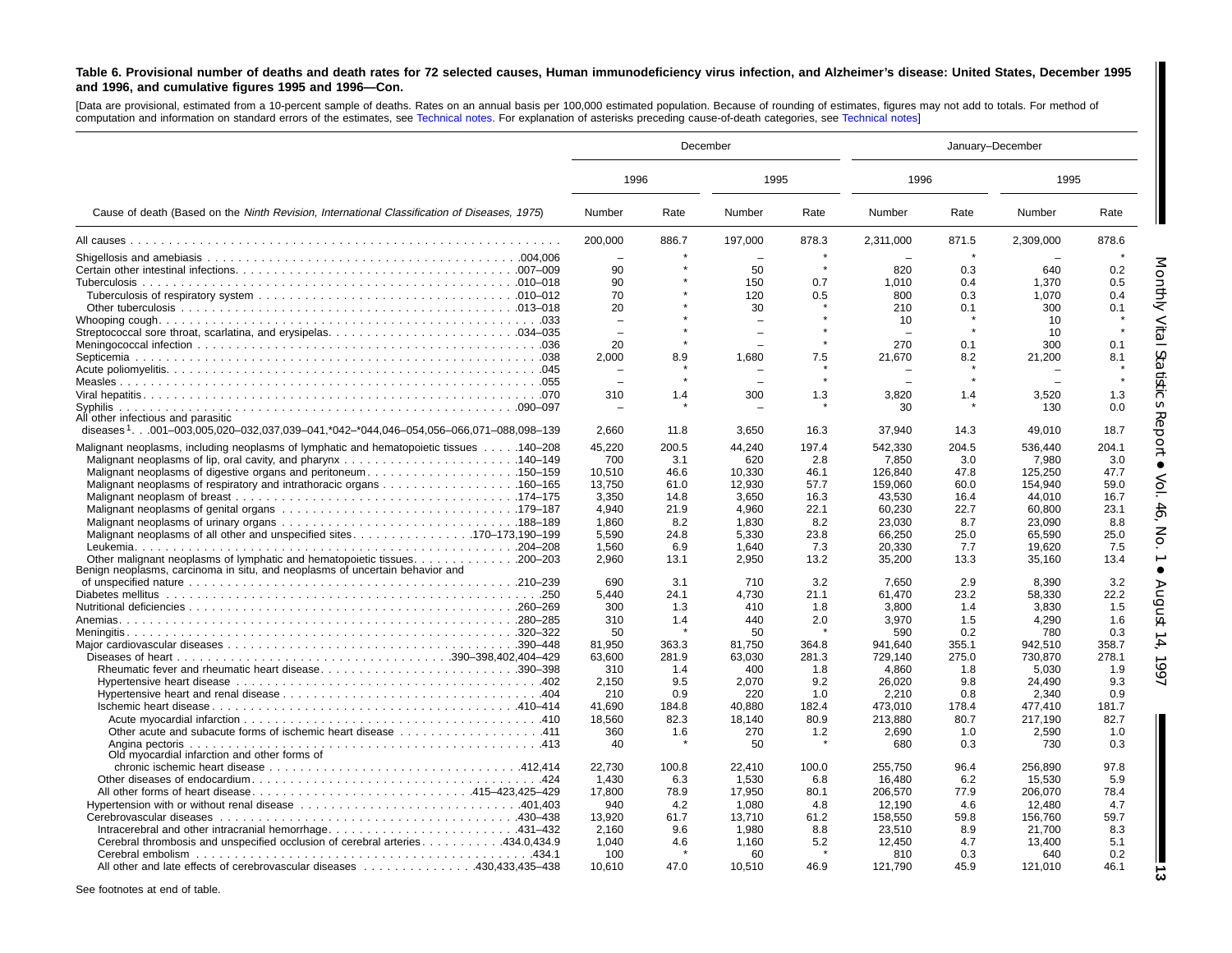#### Table 6. Provisional number of deaths and death rates for 72 selected causes, Human immunodeficiency virus infection, and Alzheimer's disease: United States, December 1995 **and 1996, and cumulative figures 1995 and 1996—Con. 14**

[Data are provisional, estimated from <sup>a</sup> 10-percent sample of deaths. Rates on an annual basis per 100,000 estimated population. Because of rounding of estimates, figures may not add to totals. For method of computation and information on standard errors of the estimates, see [Technical](#page-16-0) notes. For explanation of asterisks preceding cause-of-death categories, see [Technical](#page-16-0) notes]

|                                                                                                                                                                                                                                                                                                                                                                                                                                                                                                                                      |                |              | December       |              | January-December |              |                  |              |  |
|--------------------------------------------------------------------------------------------------------------------------------------------------------------------------------------------------------------------------------------------------------------------------------------------------------------------------------------------------------------------------------------------------------------------------------------------------------------------------------------------------------------------------------------|----------------|--------------|----------------|--------------|------------------|--------------|------------------|--------------|--|
|                                                                                                                                                                                                                                                                                                                                                                                                                                                                                                                                      | 1996           |              | 1995           |              | 1996             |              | 1995             |              |  |
| Cause of death (Based on the Ninth Revision, International Classification of Diseases, 1975)<br>0ther chronic obstructive pulmonary diseases and allied conditions494–496<br>Hernia of abdominal cavity and intestinal obstruction without<br>Chronic glomerulonephritis, nephritis and nephropathy, not specified as<br>Renal failure, disorders resulting from impaired renal function, and<br>Other complications of pregnancy, childbirth, and the puerperium 640–676<br>Birth trauma, intrauterine hypoxia, birth asphyxia, and | Number         | Rate         | Number         | Rate         | Number           | Rate         | Number           | Rate         |  |
| Cerebrovascular diseases-Con.                                                                                                                                                                                                                                                                                                                                                                                                                                                                                                        |                |              |                |              |                  |              |                  |              |  |
|                                                                                                                                                                                                                                                                                                                                                                                                                                                                                                                                      | 1.290<br>2.200 | 5.7<br>9.8   | 1.610<br>2.320 | 7.2<br>10.3  | 15.580<br>26.180 | 5.9<br>9.9   | 16.400<br>26.010 | 6.2<br>9.9   |  |
|                                                                                                                                                                                                                                                                                                                                                                                                                                                                                                                                      | 70             | $\star$      | 20             | $\star$      | 410              | 0.2          | 540              | 0.2          |  |
|                                                                                                                                                                                                                                                                                                                                                                                                                                                                                                                                      | 8.240<br>8.090 | 36.5<br>35.9 | 7.200<br>7.170 | 32.1<br>32.0 | 81.550<br>80.890 | 30.8<br>30.5 | 80.170<br>79.690 | 30.5<br>30.3 |  |
|                                                                                                                                                                                                                                                                                                                                                                                                                                                                                                                                      | 160            | 0.7          | 30             |              | 660              | 0.2          | 480              | 0.2          |  |
| Chronic obstructive pulmonary diseases and allied conditions490–496                                                                                                                                                                                                                                                                                                                                                                                                                                                                  | 9.380          | 41.6         | 8.470          | 37.8         | 105.470          | 39.8         | 103.550          | 39.4         |  |
|                                                                                                                                                                                                                                                                                                                                                                                                                                                                                                                                      | 220            | 1.0          | 250            | 1.1          | 2,950            | 1.1          | 2,970            | 1.1          |  |
|                                                                                                                                                                                                                                                                                                                                                                                                                                                                                                                                      | 1.680          | 7.4          | 1,250          | 5.6          | 16.800           | 6.3          | 17.420           | 6.6          |  |
|                                                                                                                                                                                                                                                                                                                                                                                                                                                                                                                                      | 470            | 2.1          | 470            | 2.1          | 5.150            | 1.9          | 5.510            | 2.1          |  |
|                                                                                                                                                                                                                                                                                                                                                                                                                                                                                                                                      | 7.010          | 31.1         | 6,510          | 29.0         | 80,570           | 30.4         | 77,640           | 29.5         |  |
|                                                                                                                                                                                                                                                                                                                                                                                                                                                                                                                                      | 380            | 1.7          | 440            | 2.0          | 4,780            | 1.8          | 5,890            | 2.2          |  |
|                                                                                                                                                                                                                                                                                                                                                                                                                                                                                                                                      | 40             |              | 10             |              | 470              | 0.2          | 400              | 0.2          |  |
|                                                                                                                                                                                                                                                                                                                                                                                                                                                                                                                                      |                |              |                |              |                  |              |                  |              |  |
|                                                                                                                                                                                                                                                                                                                                                                                                                                                                                                                                      | 560<br>2,120   | 2.5<br>9.4   | 440<br>1,910   | 2.0<br>8.5   | 6.450<br>24,460  | 2.4<br>9.2   | 5.960<br>25.090  | 2.3<br>9.5   |  |
|                                                                                                                                                                                                                                                                                                                                                                                                                                                                                                                                      | 260            | 1.1          | 260            | 1.2          | 2.680            | 1.0          | 2.690            | 1.0          |  |
|                                                                                                                                                                                                                                                                                                                                                                                                                                                                                                                                      | 2,560          | 11.3         | 2,370          | 10.6         | 26,980           | 10.2         | 25,630           | 9.8          |  |
| Acute glomerulonephritis and nephrotic syndrome580-581                                                                                                                                                                                                                                                                                                                                                                                                                                                                               | 30             |              | 20             |              | 220              | 0.1          | 280              | 0.1          |  |
|                                                                                                                                                                                                                                                                                                                                                                                                                                                                                                                                      | 240            | 1.1          | 150            | 0.7          | 1,800            | 0.7          | 1,340            | 0.5          |  |
|                                                                                                                                                                                                                                                                                                                                                                                                                                                                                                                                      | 2,290          | 10.1         | 2,200          | 9.8          | 24,960           | 9.4          | 24,010           | 9.1          |  |
|                                                                                                                                                                                                                                                                                                                                                                                                                                                                                                                                      | 80             |              | 40             |              | 900              | 0.3          | 730              | 0.3          |  |
|                                                                                                                                                                                                                                                                                                                                                                                                                                                                                                                                      | 30             |              | 40             |              | 410              | 0.2          | 430              | 0.2          |  |
|                                                                                                                                                                                                                                                                                                                                                                                                                                                                                                                                      | 30             |              | 20             |              | 280              | 0.1          | 320              | 0.1          |  |
|                                                                                                                                                                                                                                                                                                                                                                                                                                                                                                                                      |                |              |                | $\star$      | 20               |              | 20               |              |  |
|                                                                                                                                                                                                                                                                                                                                                                                                                                                                                                                                      | 30<br>860      | 3.8          | 20<br>1,010    | 4.5          | 260<br>11,470    | 0.1<br>4.3   | 300<br>11,550    | 0.1<br>4.4   |  |
|                                                                                                                                                                                                                                                                                                                                                                                                                                                                                                                                      | 1.000          | 4.4          | 1.030          | 4.6          | 12.900           | 4.9          | 13.410           | 5.1          |  |
|                                                                                                                                                                                                                                                                                                                                                                                                                                                                                                                                      |                |              |                |              |                  |              |                  |              |  |
|                                                                                                                                                                                                                                                                                                                                                                                                                                                                                                                                      | 230            | 1.0          | 150            | 0.7          | 2.150            | 0.8          | 1.980            | 0.8          |  |
|                                                                                                                                                                                                                                                                                                                                                                                                                                                                                                                                      | 780            | 3.4          | 890            | 4.0          | 10.750           | 4.1          | 11.420           | 4.3          |  |
|                                                                                                                                                                                                                                                                                                                                                                                                                                                                                                                                      | 3.880          | 17.2         | 3.800          | 17.0         | 41.770           | 15.8         | 42.220           | 16.1         |  |
|                                                                                                                                                                                                                                                                                                                                                                                                                                                                                                                                      | 19,710         | 87.4         | 19,160         | 85.5         | 219,040          | 82.6         | 213,450          | 81.2         |  |
|                                                                                                                                                                                                                                                                                                                                                                                                                                                                                                                                      | 7.640          | 33.9         | 7.270          | 32.4         | 90.760           | 34.2         | 89.800           | 34.2         |  |
|                                                                                                                                                                                                                                                                                                                                                                                                                                                                                                                                      | 3.740          | 16.6         | 3.460          | 15.4         | 43.690           | 16.5         | 43.780           | 16.7         |  |
|                                                                                                                                                                                                                                                                                                                                                                                                                                                                                                                                      | 3,910          | 17.3         | 3,810          | 17.0         | 47,070           | 17.7         | 46,020           | 17.5         |  |
|                                                                                                                                                                                                                                                                                                                                                                                                                                                                                                                                      | 2.360          | 10.5         | 2.090          | 9.3          | 30.170           | 11.4         | 29.830           | 11.4         |  |
|                                                                                                                                                                                                                                                                                                                                                                                                                                                                                                                                      | 1,520<br>140   | 6.7<br>0.6   | 1,810<br>190   | 8.1<br>0.8   | 20,890<br>2,320  | 7.9<br>0.9   | 22,380<br>2,280  | 8.5<br>0.9   |  |
|                                                                                                                                                                                                                                                                                                                                                                                                                                                                                                                                      |                |              |                |              |                  |              |                  |              |  |
|                                                                                                                                                                                                                                                                                                                                                                                                                                                                                                                                      | 1.970<br>2.110 | 8.7<br>9.4   | 3.110<br>2.060 | 13.9<br>9.2  | 31,240<br>21,930 | 11.8<br>8.3  | 42.370<br>20.470 | 16.1<br>7.8  |  |

- Quantity zero. \* Figure does not meet standards of reliability or precision; see Technical notes. 0.0 Quantity more than zero but less than 0.05.

1Includes data for deaths due to Human immunodeficiency virus infection (categories [\\*042–\\*044\)](#page-16-0) shown separately below; see [Technical](#page-16-0) notes.

<sup>2</sup>Included in All other infectious and parasitic diseases shown above.

NOTES: Figures include all revisions received from the States. Cumulative figures for the current year reflect revisions received for previous months, and figures for earlier years may differ from those previously publishe

П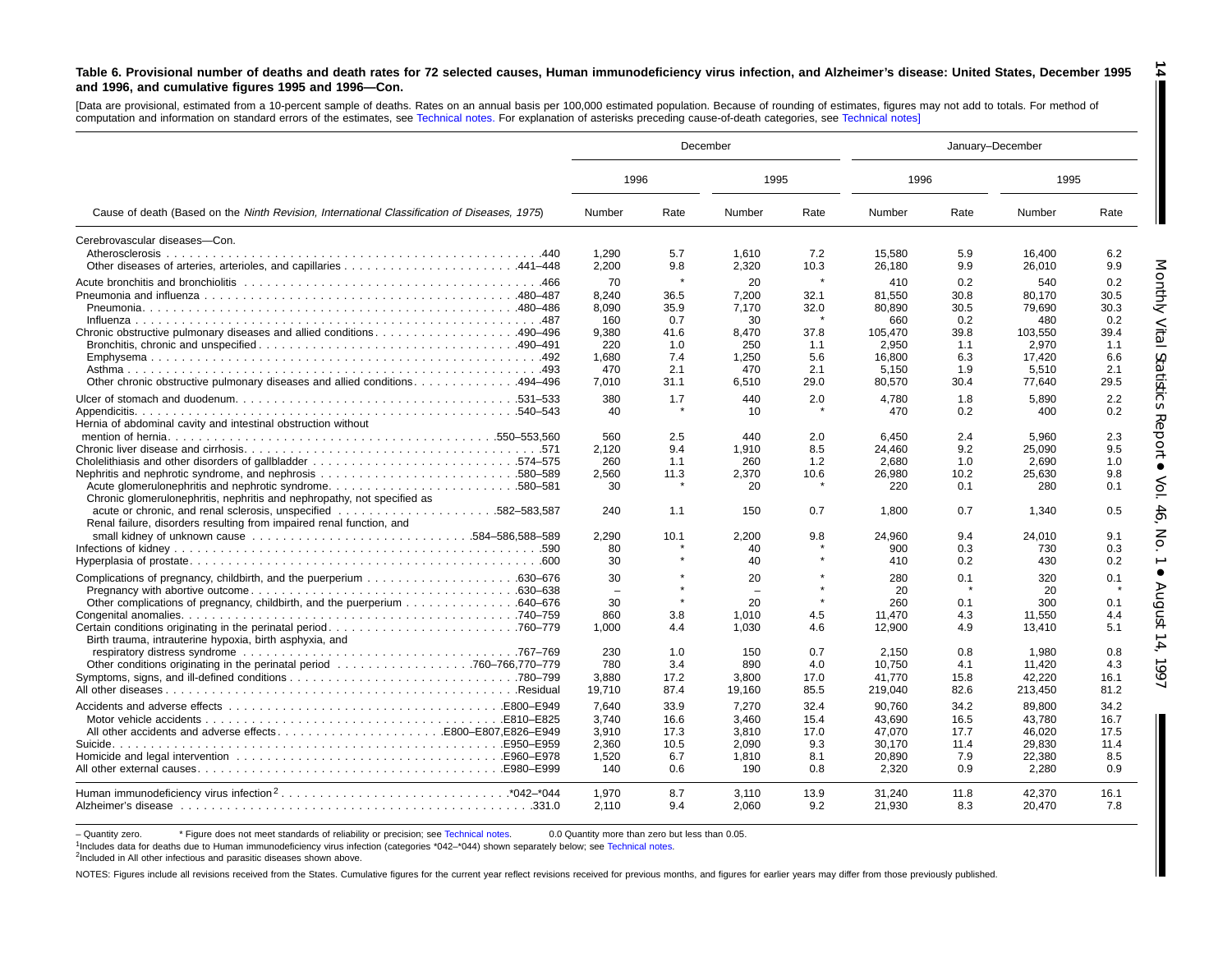#### Table 7. Provisional number of deaths and death rates for 16 selected subcategories of Malignant neoplasms, including neoplasms of lymphatic and hematopoietic tissues: United States, December 1995 and 1996 and cumulative figures 1995 and 1996

[Data are provisional, estimated from a 10-percent sample of deaths. Rates on an annual basis per 100,000 estimated population. Because of rounding of estimates, figures may not add to totals. For method of computation and information on standard errors of the estimates, see [Technical](#page-16-0) notes]

|                                                                                                                |        |       | December |       | January-December |       |         |       |
|----------------------------------------------------------------------------------------------------------------|--------|-------|----------|-------|------------------|-------|---------|-------|
|                                                                                                                | 1996   |       |          | 1995  |                  | 1996  | 1995    |       |
| Cause of death (Based on the Ninth Revision, International Classification of Diseases, 1975)                   | Number | Rate  | Number   | Rate  | Number           | Rate  | Number  | Rate  |
| Malignant neoplasms, including neoplasms of lymphatic and hematopoietic tissues <sup>1</sup> 140–208           | 45,220 | 200.5 | 44,240   | 197.4 | 542,330          | 204.5 | 536,440 | 204.1 |
|                                                                                                                | 900    | 4.0   | 760      | 3.4   | 11,140           | 4.2   | 10,360  | 3.9   |
|                                                                                                                | 990    | 4.4   | 1,040    | 4.6   | 13,390           | 5.0   | 13,810  | 5.3   |
| Malignant neoplasms of colon, rectum, rectosigmoid junction, and anus  153,154                                 | 4,730  | 21.0  | 4,440    | 19.8  | 57,250           | 21.6  | 55,830  | 21.2  |
|                                                                                                                | 2,460  | 10.9  | 2,390    | 10.7  | 27,600           | 10.4  | 27,380  | 10.4  |
| Malignant neoplasms of trachea, bronchus, and lung162                                                          | 13,250 | 58.7  | 12,490   | 55.7  | 153,750          | 58.0  | 149,650 | 56.9  |
|                                                                                                                | 570    | 2.5   | 470      | 2.1   | 7,030            | 2.7   | 7,030   | 2.7   |
|                                                                                                                | 350    | 1.5   | 420      | 1.9   | 4.480            | 1.7   | 4.770   | 1.8   |
| Malignant neoplasms of body of uterus and of uterus, part unspecified 179,182                                  | 510    | 2.3   | 540      | 2.4   | 5.790            | 2.2   | 6,110   | 2.3   |
| Malignant neoplasm of ovary contracts of the contracts of the contracts of the contracts of Malignant neoplasm | 970    | 4.3   | 1.150    | 5.1   | 13.500           | 5.1   | 13,590  | 5.2   |
|                                                                                                                | 2,910  | 12.9  | 2,660    | 11.9  | 34,490           | 13.0  | 34,540  | 13.1  |
|                                                                                                                | 1,080  | 4.8   | 880      | 3.9   | 11.260           | 4.2   | 11.540  | 4.4   |
| Malignant neoplasms of kidney and other and unspecified urinary organs 189                                     | 780    | 3.4   | 950      | 4.2   | 11.770           | 4.4   | 11.550  | 4.4   |
| Malignant neoplasms of brain and other and unspecified parts of nervous system 191,192                         | 950    | 4.2   | 1,000    | 4.5   | 11,590           | 4.4   | 11,540  | 4.4   |
|                                                                                                                | 100    |       | 100      |       | 1.460            | 0.6   | 1,530   | 0.6   |
|                                                                                                                | 2,020  | 8.9   | 1,930    | 8.6   | 23.170           | 8.7   | 23,260  | 8.9   |
|                                                                                                                | 850    | 3.8   | 920      | 4.1   | 10.570           | 4.0   | 10,360  | 3.9   |

\* Figure does not meet standards of reliability or precision; see [Technical](#page-16-0) notes.

<sup>1</sup>Includes figures for subcategories not shown below.

NOTES: Figures include all revisions received from the States. Cumulative figures for the current year reflect revisions received for previous months, and figures for earlier years may differ from those previously publishe

#### Table 8. Provisional number of deaths and death rates for firearm mortality: United States, December 1995 and 1996 and cumulative figures 1995 and 1996

[Data are provisional, estimated from a 10-percent sample of deaths. Rates on an annual basis per 100,000 estimated population. Because of rounding of estimates, figures may not add to totals. For method of computation and information on standard errors of the estimates, see [Technical](#page-16-0) notes]

|                                                                                                                                                                  |                            |                   | December                    |                   | January-December                 |                          |                                  |                          |  |
|------------------------------------------------------------------------------------------------------------------------------------------------------------------|----------------------------|-------------------|-----------------------------|-------------------|----------------------------------|--------------------------|----------------------------------|--------------------------|--|
|                                                                                                                                                                  | 1996                       |                   | 1995                        |                   | 1996                             |                          | 1995                             |                          |  |
| Cause of death (Based on the Ninth Revision, International Classification of Diseases, 1975)                                                                     | Number                     | Rate              | Number                      | Rate              | Number                           | Rate                     | Number                           | Rate                     |  |
|                                                                                                                                                                  | 2.760                      | 12.2              | 2,930                       | 13.1              | 34.470                           | 13.0                     | 35.550                           | 13.5                     |  |
| Homicide and legal intervention by firearmsE965.0–E965.4, E970<br>Injury by firearms, undetermined whether accidentally or purposely inflicted.<br>E985.0-E985.4 | 160<br>1,530<br>1.070<br>- | 0.7<br>6.8<br>4.7 | 200<br>1.310<br>1.410<br>20 | 0.9<br>5.8<br>6.3 | 1.330<br>18.340<br>14.580<br>210 | 0.5<br>6.9<br>5.5<br>0.1 | 1.370<br>17.980<br>15.950<br>250 | 0.5<br>6.8<br>6.1<br>0.1 |  |

<sup>–</sup> Quantity zero.

\* Figure does not meet standards of reliability or precision; see [Technical](#page-16-0) notes.

NOTES: Figures include all revisions received from the States. Cumulative figures for the current year reflect revisions received for previous months, and figures for earlier years may differ from those previously publishe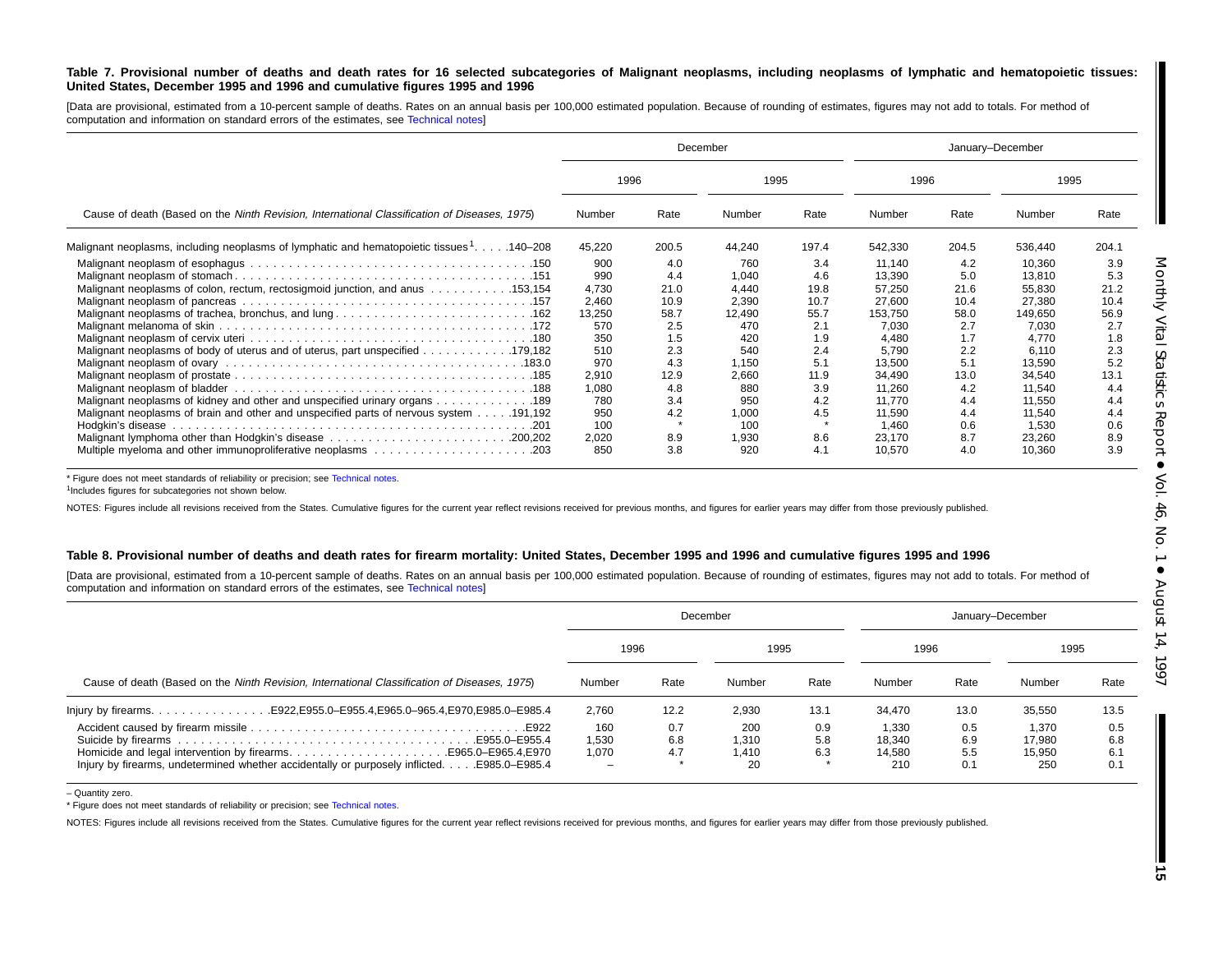#### <span id="page-15-0"></span>Table 9. Provisional number of deaths under 1 year and infant mortality rates, by age and for 10 selected causes: United States, December 1995 and 1996 and cumulative **figures 1995 and 1996**

[Data are provisional, estimated from <sup>a</sup> 10-percent sample of deaths. Rates on an annual basis per 100,000 live births. Because of rounding of estimates, figures may not add to totals. For method of computation and information on standard errors of the estimates, see [Technical](#page-16-0) notes]

|                                                                                                      | December                                                       |                                                 |                                                                |                                         | January-December                                                               |                                                                              |                                                                                |                                                                              |  |
|------------------------------------------------------------------------------------------------------|----------------------------------------------------------------|-------------------------------------------------|----------------------------------------------------------------|-----------------------------------------|--------------------------------------------------------------------------------|------------------------------------------------------------------------------|--------------------------------------------------------------------------------|------------------------------------------------------------------------------|--|
|                                                                                                      |                                                                | 1996                                            |                                                                | 1995                                    |                                                                                | 1996                                                                         |                                                                                | 1995                                                                         |  |
| Age and cause of death (Based on the Ninth Revision, International Classification of Diseases, 1975) | Number                                                         | Rate                                            | Number                                                         | Rate                                    | Number                                                                         | Rate                                                                         | Number                                                                         | Rate                                                                         |  |
|                                                                                                      | 2,300                                                          | 718.3                                           | 2,400                                                          | 772.9                                   | 28,100                                                                         | 722.5                                                                        | 29,300                                                                         | 755.6                                                                        |  |
|                                                                                                      | 1,330<br>940                                                   | 421.2<br>297.7                                  | 1,520<br>910                                                   | 483.0<br>289.2                          | 18.470<br>9.610                                                                | 475.2<br>247.2                                                               | 18.670<br>10.580                                                               | 481.4<br>272.8                                                               |  |
| All other causes<br>Residual                                                                         | 10<br>50<br>530<br>220<br>10<br>30<br>160<br>560<br>230<br>480 | 167.8<br>69.7<br>50.7<br>177.4<br>72.8<br>152.0 | 10<br>40<br>440<br>230<br>30<br>10<br>100<br>660<br>300<br>620 | 139.8<br>73.1<br>209.7<br>95.3<br>197.0 | 220<br>330<br>6,510<br>3.570<br>170<br>530<br>1.400<br>7.100<br>2,610<br>5,660 | 5.7<br>8.5<br>167.5<br>91.9<br>4.4<br>13.6<br>36.0<br>182.7<br>67.2<br>145.6 | 190<br>360<br>6,170<br>3,560<br>190<br>470<br>1.220<br>7,750<br>2,910<br>6,440 | 4.9<br>9.3<br>159.1<br>91.8<br>4.9<br>12.1<br>31.5<br>199.8<br>75.0<br>166.0 |  |

\* Figure does not meet standards of reliability or precision; see [Technical](#page-16-0) notes.

NOTES: Figures include all revisions received from the States. Cumulative figures for the current year reflect revisions received for previous months, and figures for earlier years may differ from those previously publishe

**16**

 $\blacksquare$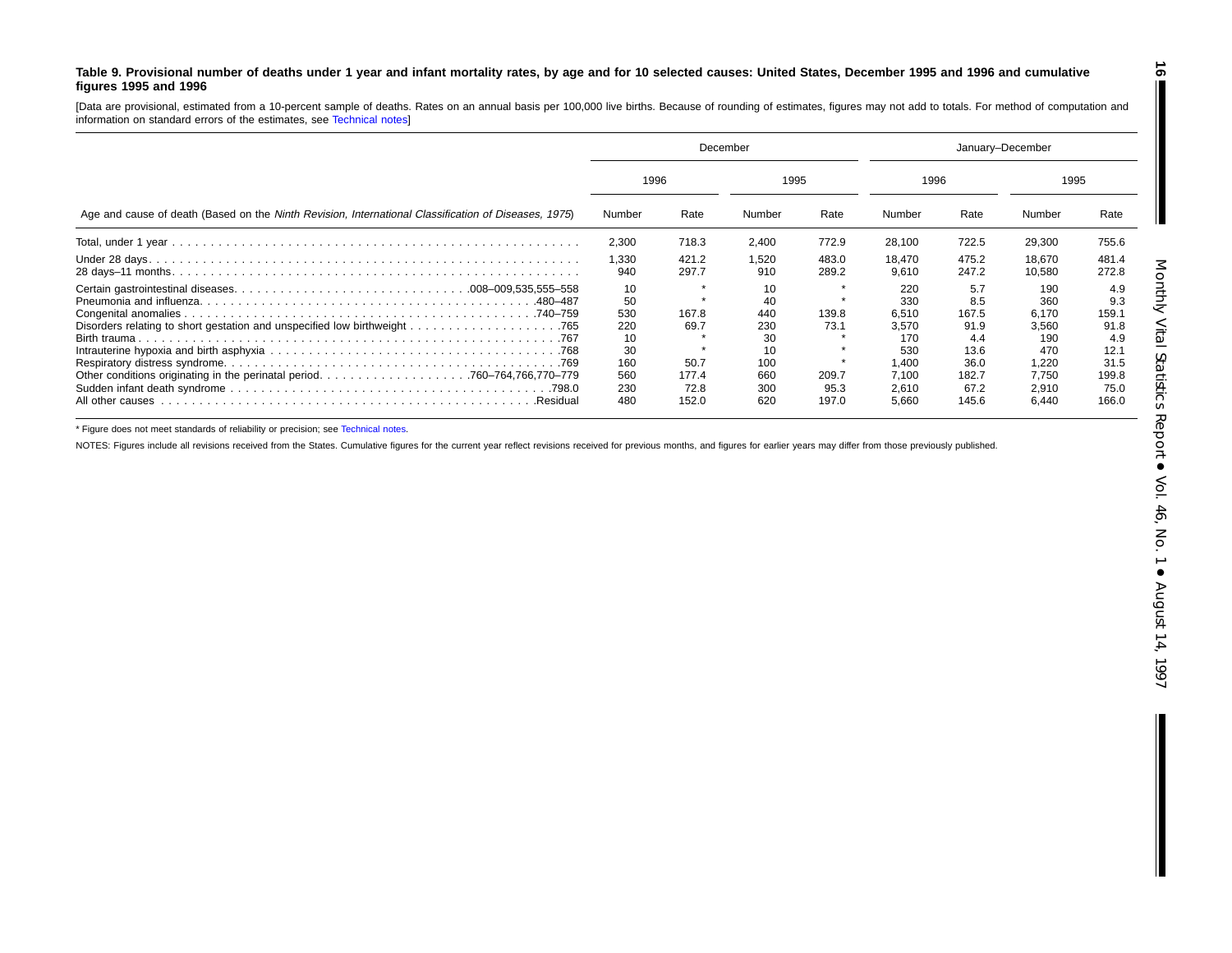# <span id="page-16-0"></span>**Technical notes**

## **Nature and sources of data**

Data in this report are provisional unless otherwise specified and include only events occurring within the United States (50 States and the District of Columbia). Mortality data exclude fetal deaths. Data for the Commonwealth of Puerto Rico are not included in the U.S. totals.

Birth, dea[th, an](#page-8-0)d infant death figures in [tables 2](#page-6-0) and 4 for each State are estimates by State of residence. These estimates are derived by applying adjustment ratios to the actual counts of certificates for all events occurring in the State and received in registration offices during a 1-month period regardless of date of the event. The adjustment ratios for each data year represent the observed relationship between final State occurrence figures and final State residence figures for the three most recent years for which final data were available and are expressed as a single ratio for each State. As in previous years, monthly State marriage and divorce figures represent the actual count of all events occurring in the State (State of occurrence) that were received in the registration offices during the 1-month period. Delay in the receipt of certificates in a registration office may result in a low State figure for a given month followed by a high figure for the month(s) in which the delayed records are received. Data for previous months and cumulative data include revised figures received from the States.

Figures for births, deaths, and i[nfant](#page-8-0) deaths for California in [tables 2](#page-6-0) and 4 contain adjustments for varying lengths of State reporting periods. Figures for Texas for all events shown in [tables 2–4](#page-6-0) also are adjusted for varying lengths of State reporting periods. The figures for both States are adjusted by the ratio between the number of days in the data month and the number of days in the State reporting period. The adjusted figures are included in the U.S. totals shown elsewhere in this report.

U.S. totals for births, deaths, and infant deaths are based on the State estimates by State of residence and, therefore, in effect, exclude events to nonresidents of the United States. Events to nonresidents of the United States are included in all

marriage and divorce figures. The effect of excluding events to nonresidents from the U.S. totals is small.

Provisional totals for the United States include estimates for State data shown as not available. Provisional totals for births and marriages for the entire United States include adjustments for observed differences between provisional and final monthly figures.

Divorce figures include reported annulments. The monthly national divorce estimate is obtained by multiplying the total for the reporting areas by the ratio observed between the most recent final annual divorce total for the United States and the provisional total for the reporting areas combined.

*Random variation*—Although the counts in this report are not subject to sampling variability (except the Current Mortality Sample), they may be affected by random variation. When the number of events is small and the probability of such an event is small, considerable caution must be observed in interpreting the data. Such infrequent events may be assumed to follow a Poisson probability distribution. For this distribution a simple approximation may be used to estimate the random variation as follows:

If *N* is the number of events in the population and *R* is the corresponding rate, the chances are 19 in 20 that

1. 
$$
N - 2\sqrt{N}
$$
 and  $N + 2\sqrt{N}$ 

covers the ''true'' number of events.

2. 
$$
R-2
$$
  $\frac{R}{\sqrt{N}}$  and  $R+2$   $\frac{R}{\sqrt{N}}$ 

covers the ''true'' rate.

If the rate  $R_1$  corresponding to  $N_1$ events is compared with the rate  $R_2$  corresponding to  $N_2$  events, the difference between the two rates may be regarded as statistically significant at the 0.05 level if it exceeds

$$
2\sqrt{\frac{R_1^2}{N_1} + \frac{R_2^2}{N_2}}
$$

Additional information on random variation in numbers of events, rates, and ratios may be found in the technical appendixes of *Vital Statistics of the United States, 1993, Volumes I and II.*

## **Rates**

Rates are on an annual basis and, except for infant mortality rates, are per 1,000 or 100,000 estimated population residing in the United States. The populations used for computing these rates are furnished by the U.S. Bureau of the Census. Rates shown in this report beginning with 1992 were computed using populations based on the 1990 Census enumeration comparable to those used for final data. Monthly rates are based on populations estimated for the specific month. Year-to-date rates are averages of monthly rates that have been weighted by the number of days in the corresponding months. Rates for 12-month periods are the sum of events for the period per population estimated at the midpoint of the period.

Infant mortality rates are deaths under 1 year of age for the specified period (monthly, year-to-date, or 12-month period) per 1,000 or 100,000 live births. Births used for computing monthly and year-to-date infant mortality rates are adjusted for monthly variation in the number of births. Births used to compute 12-month rates do not contain this adjustment. Births used for computing infant mortality rates are not corrected for observed differences between provisional and final monthly figures as described earlier in ''Nature and sources of data.'' Because monthly infant mortality rates are based on relatively few events, they are highly variable. Therefore, comparisons of monthly infant mortality rates should be interpreted cautiously; see ''Random variation.''

Age-adjusted death rates are used to compare relative mortality risks across groups and over time. However, they should be viewed as constructs or indexes rather than as direct or actual measures of mortality risk. Statistically, they are weighted averages of the age-specific death rates, where the weights represent the fixed population proportions by age. See chapter 5 of an earlier report (1). The age-adjusted death rates presented in this report were computed by the direct method, that is, by applying age-specific death rates to the U.S. standard million population (2). See also chapter 10 of an earlier report (1). Age groups in [table 5](#page-9-0) were used to compute the age-adjusted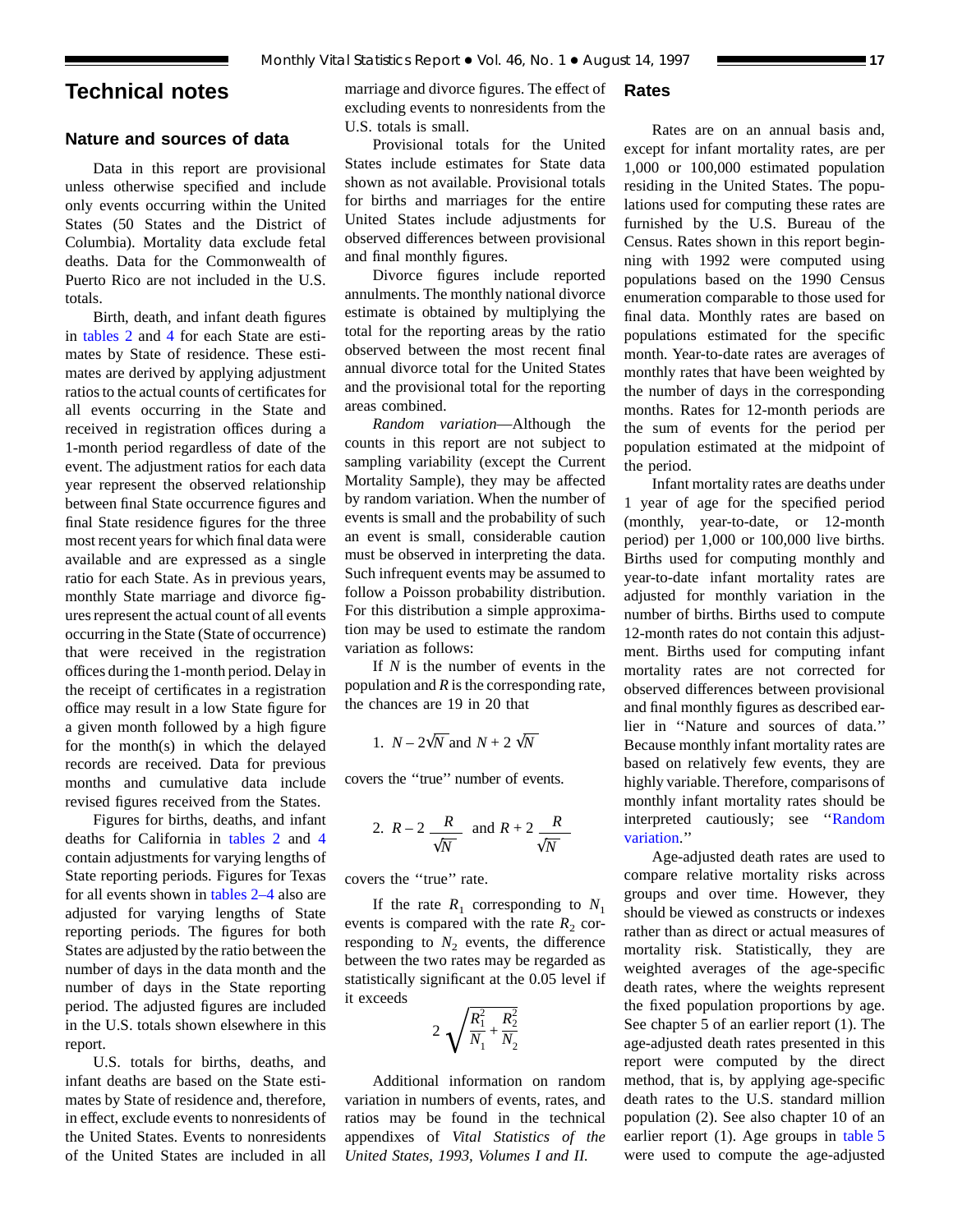rates shown in that table. It is important not to compare age-adjusted rates with crude rates.

## **Current Mortality Sample**

The Current Mortality Sample (CMS) is a 10-percent systematic sample of death certificates drawn each month after the certificates are counted in the State registration offices. Deaths and death rates for the United States by age, race, sex, and cause are estimated based on the sample. Because of the additional time required to select and process the certificates, data based on the CMS are published 1 month after publication of the U.S. and State counts. Complete information concerning the underlying cause of death sometimes is not available when the sample is drawn. As a result estimates based on sample counts for certain causes are biased. Correction for bias is not made in this report.

Estimated numbers of deaths based on the sample were proportionately adjusted to be consistent with estimates based on the count of death certificates received in State registration offices.

*HIV infection*—Beginning with data for 1987, the National Center for Health Statistics introduced categories \*042– \*044 for classifying and coding Human immunodeficiency virus (HIV) infection. The asterisks before the categories indicate that these codes are not part of the

*Ninth Revision, International Classification of Diseases.* Deaths classified to these categories are included in All other infectious and parasitic diseases in the List of 72 Selected Causes of Death and are also shown separately at the bottom of [table 6.](#page-12-0)

*Sampling variability*—Because the estimates of deaths and death rates presented in this report with the exception of total deaths and deaths under 1 year are based on a sample of death certificates, they are subject to sampling variability. The estimated relative standard error in the following table is a measure of the

**Relative standard errors for estimated numbers of deaths from the Current Mortality Sample expressed as a percent of the estimate**

| 170,000<br>estimated<br><b>Estimated number</b><br>deaths<br>of deaths<br>each month<br>94.9<br>94.9<br>67.1<br>67.1<br>42.4<br>42.4                                                                                                     |     | Relative standard error<br>of estimate (as percent) |                                               |  |
|------------------------------------------------------------------------------------------------------------------------------------------------------------------------------------------------------------------------------------------|-----|-----------------------------------------------------|-----------------------------------------------|--|
| 10<br>20<br>50                                                                                                                                                                                                                           |     |                                                     | 2,000,000<br>estimated<br>deaths<br>each year |  |
| 21.2<br>200<br>21.2<br>500<br>13.4<br>13.4<br>1,000<br>9.5<br>9.5<br>2,000<br>6.7<br>6.7<br>5.000<br>4.2<br>4.2<br>10,000<br>2.9<br>3.0<br>20.000<br>2.0<br>2.1<br>$50,000$<br>1.1<br>1.3<br>$100,000$<br>0.6<br>0.9<br>$200,000$<br>0.6 | 100 | 30.0                                                | 30.0                                          |  |
| $500,000$<br>0.4<br>$1,000,000$<br>0.2                                                                                                                                                                                                   |     |                                                     |                                               |  |

sampling error of the estimated number of deaths (or of the estimated death rate) expressed as a percent of the estimate. The first column refers to monthly estimates; the second to annual; cumulative year-to-date totals fall between the two.

The chances are about 2 in 3 that the percent difference between an estimate and the result of a complete count is less than the percent shown. The chances are about 19 in 20 that the percent difference is less than twice the percent shown. A figure based on 100 or fewer estimated deaths has a relative standard error of 30 percent or more and is, therefore, considered unreliable. A rate based on 100 or fewer estimated deaths has been replaced by an asterisk.

Unless otherwise specified comparisons made in the text between death rates based on the CMS were statistically significant at the 0.05 level of significance. Lack of comment in the text about any two rates does not mean that the difference was tested and found not to be significant at this level.

## **References**

1. Feinleib M, Zarate AO, eds. Reconsidering age adjustment procedures: Workshop proceedings. National Center for Health Statistics. Vital Health Stat 4(29). 1992.

2. Grove RD, Hetzel AM. Vital statistics rates in the United States, 1940–1960. Public Health Service. Washington: National Center for Health Statistics. 1968.